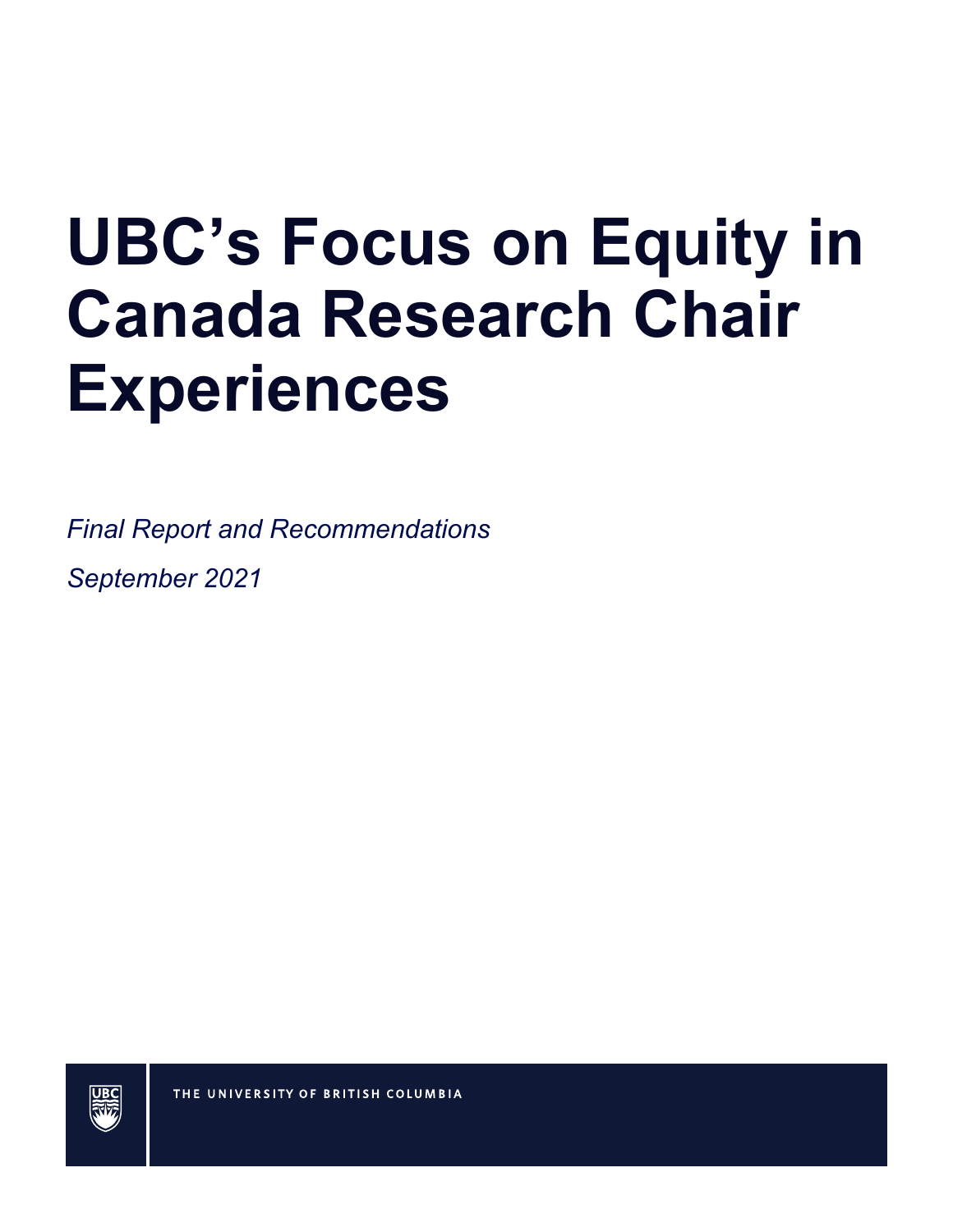# **Executive Summary**

The University of British Columbia (UBC) has conducted an annual Experience Survey of its current Canada Research Chairs (CRCs), since 2018, as part of its CRC Equity, Diversity, and Inclusion Action Plan. This research project, with funding from the CRC Program in Ottawa, was implemented to explore more deeply the responses regarding the perceived inequities in the program among CRCs, and to explore strategies to address any inequities.

This CRC Experiences research project encompassed five phases: program documents and literature review; focus groups with former CRCs from UBC; focus groups with recently appointed CRCs at UBC; validation of preliminary findings and draft report; and reporting.

Both UBC and the CRCP have an opportunity to enrich the experiences of CRCs by creating supportive, equitable environments where researchers can thrive and achieve their fullest potential. While this is a national program, the findings of this report reveal that institutional and, more particularly, departmental environments play a critical role in the experiences and success of a chairholder.

The experiences of former and new chairholders illuminated several actionable areas to improve the experiences of CRCs at UBC and beyond, listed in brief below:

#### **Recommendations**

#### **Mentorship Connections**

- Facilitate identity-informed mentorship connections.
- Connect incoming chairholders with mentors as soon as possible.
- Formalize a chairholder mentorship program.

#### **Networking Opportunities**

- Provide chairholders with opportunities to network with researchers across campus.
- Nation-wide symposiums hosted by the CRCP in Ottawa.
- Support collaborative Canadian Foundation for Innovation (CFI) Fund applications.

#### **Redefining Research Excellence**

- Clearly communicate the restricted program's purpose, criteria, and timespan.
- Pursue further opportunities within the Declaration on Research Assessment (DORA) and the UBC Dimensions pilot.
- Support chairholders to hire and mentor graduate students from federally designated groups.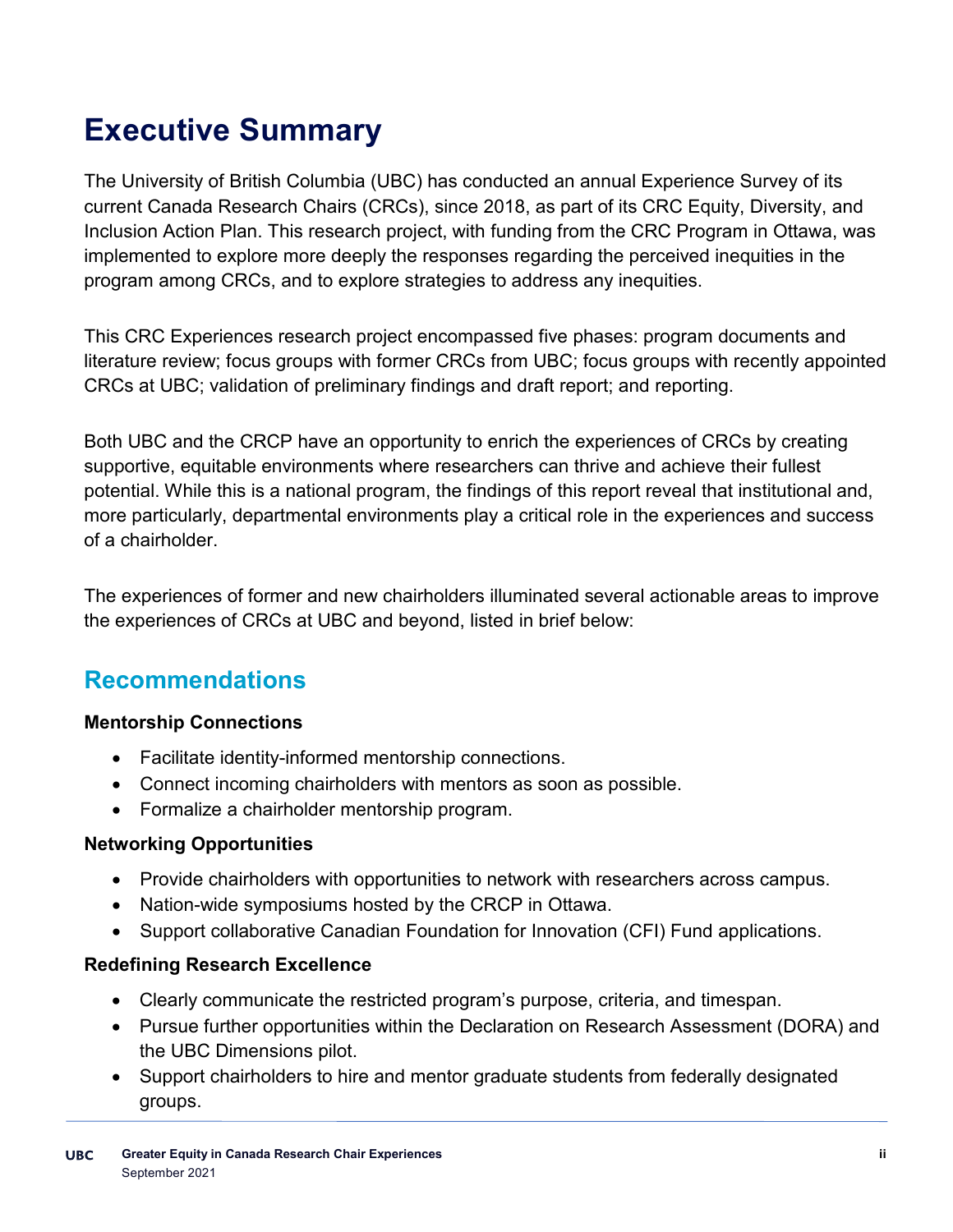#### **Equitable Negotiations**

- Provide notice of publicly available faculty salary information.
- Notify chairholders of the opportunity to connect with the Faculty Association for negotiations assistance.
- Offer start-up package options and flexibility.
- Offer centralized guidelines for institutional expectations and standards of CRC support.

#### **Program Transparency**

- Provide transparent accounting for how CRC funding is allocated.
- Develop an internal UBC CRC nominations 'road map' resource.
- Create explainers and/or FAQs for UBC's internal CRC processes and procedures.
- Remove the onus on the chairholder to explain or justify any CRC perquisites to their colleagues.

#### **Research Grant Support**

- Designate an institutional CRC specialist within SPARC.
- Provide connections to specialized grant writing assistance within the chairholder's research area.

#### **Institutional Support and Recognition**

- Clarify the scope of the CRC Secretariat's support.
- Recognize and celebrate chairholder achievements.
- Ensure department heads provide chairholders with adequate administrative support.
- Expand opportunities for upper-level undergraduate or graduate students to work with CRCs.
- Explore the potential for UBC childcare sites at satellite research locations.

#### **Chairholder Orientations**

• Offer orientation sessions to new chairholders.

#### **National CRC Program Support**

- Increase national program funding.
- Modify national policy to permit sabbaticals consecutively following family or medical leave.
- Conduct national research on the impact of CRC equity initiatives.
- Elevate the national profile of CRCs.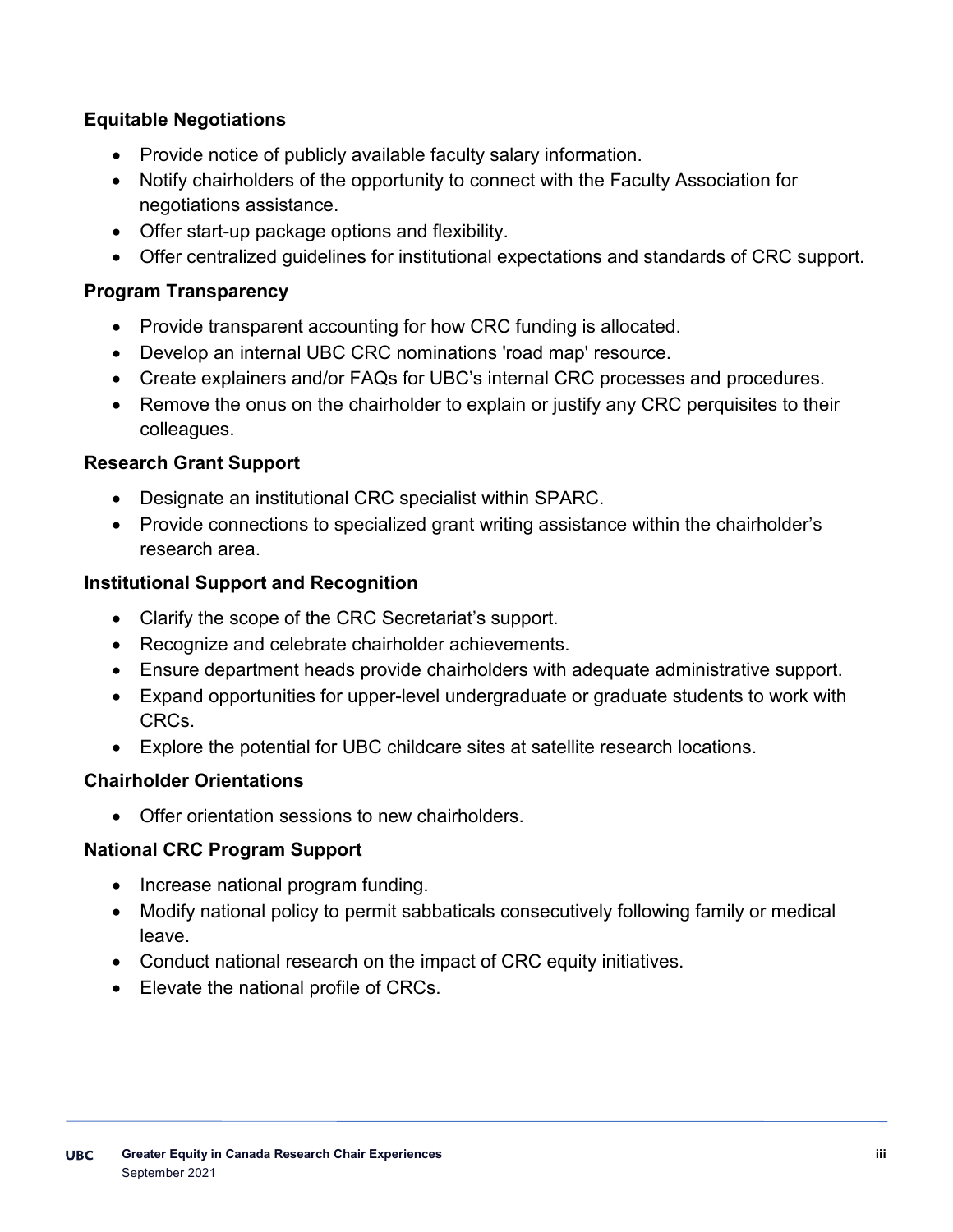## **Table of Contents**

| <b>Introduction</b><br>1.1 UBC CRC Equity, Diversity, and Inclusion Action Plan                                                                                                                                                                                                                                                                                                                                                                                                                                                                                  | 1<br>1                                                              |
|------------------------------------------------------------------------------------------------------------------------------------------------------------------------------------------------------------------------------------------------------------------------------------------------------------------------------------------------------------------------------------------------------------------------------------------------------------------------------------------------------------------------------------------------------------------|---------------------------------------------------------------------|
| <b>Background</b><br>2.1 History of the Canada Research Chair Program<br>2.2 Race and Cultural Taxation<br>2.3 Academic Ableism<br>2.4 Gendered Divisions of Labour<br>2.5 Faculty Support and Success                                                                                                                                                                                                                                                                                                                                                           | 3<br>3<br>5<br>5<br>6<br>$\overline{7}$                             |
| Methodology                                                                                                                                                                                                                                                                                                                                                                                                                                                                                                                                                      | 8                                                                   |
| <b>Findings</b><br>4.1 Former Chairholders<br>A. Harmful perceptions of equity initiatives within CRC program<br>B. Obfuscated negotiations and disparities<br>C. Unsustainable workloads<br>D. Mismatch between support and the expectations and prestige of a CRC<br>4.2 New Chairholders<br>A. Lack of understanding about the restricted nominations program<br>B. Opaque application and negotiations processes<br>C. Helpful administrative and grant support<br>D. Expected benefits of holding a Canada Research Chair<br>E. Mentorship and peer support | 9<br>10<br>10<br>10<br>11<br>12<br>12<br>12<br>13<br>14<br>14<br>15 |
| Limitations                                                                                                                                                                                                                                                                                                                                                                                                                                                                                                                                                      | 15                                                                  |
| <b>Recommendations</b><br>6.1 Mentorship Connections<br>6.2 Networking Opportunities<br>6.3 Redefining Research Excellence<br>6.4 Equitable Negotiations<br>6.5 Program Transparency<br>6.6 Research Grant Support<br>6.7 Institutional Support and Recognition<br>6.8 Chairholder Orientations<br>6.9 National CRC Program Support                                                                                                                                                                                                                              | 16<br>16<br>17<br>17<br>17<br>18<br>19<br>19<br>20<br>20            |
| <b>Conclusion</b>                                                                                                                                                                                                                                                                                                                                                                                                                                                                                                                                                | 20                                                                  |
| <b>References</b>                                                                                                                                                                                                                                                                                                                                                                                                                                                                                                                                                | 22                                                                  |
| <b>Appendices</b>                                                                                                                                                                                                                                                                                                                                                                                                                                                                                                                                                | 24                                                                  |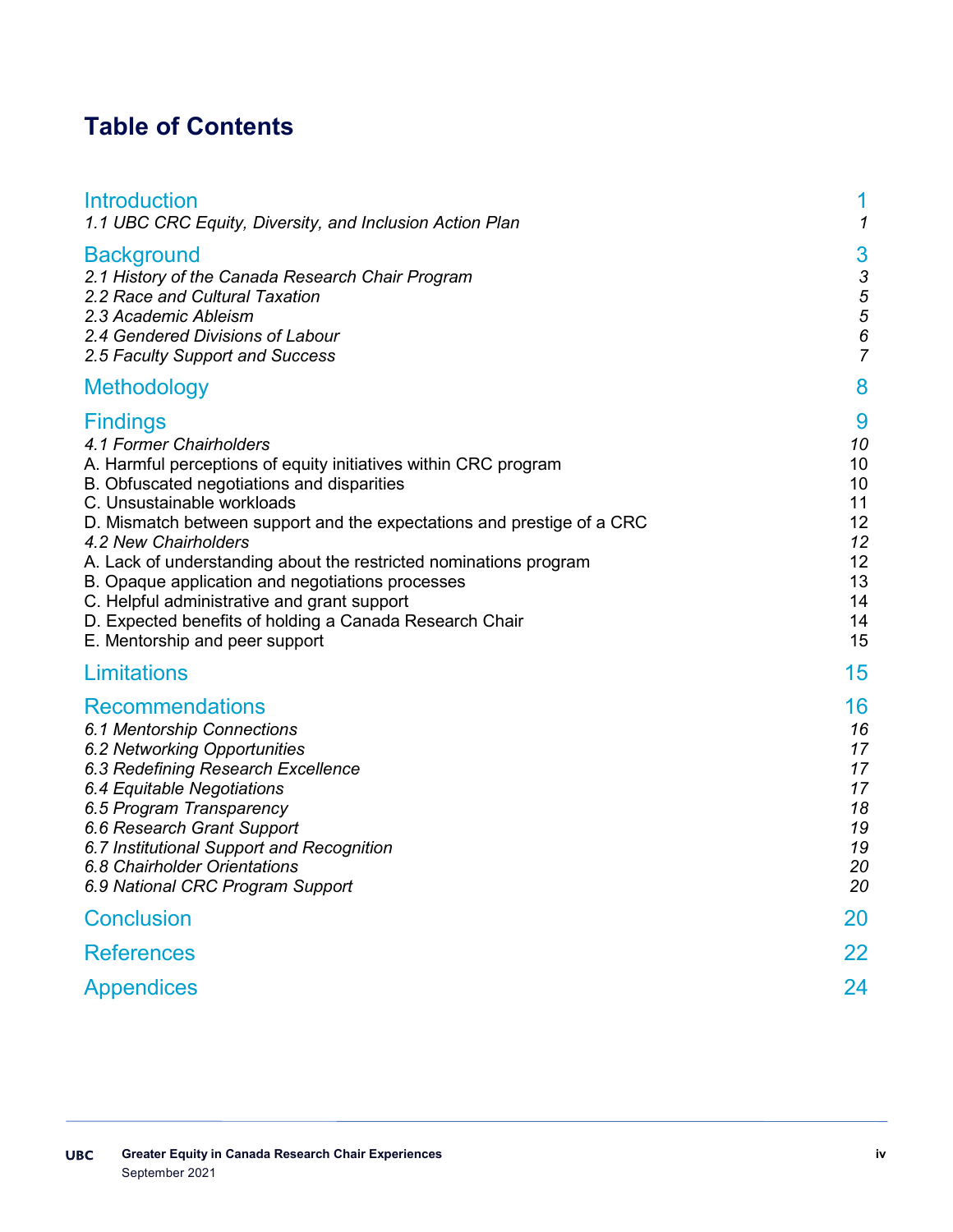# **Introduction**

The University of British Columbia (UBC) has conducted an annual Experience Survey of its current Canada Research Chairs (CRCs), since 2018, as part of its [CRC Equity, Diversity, and](https://academic.ubc.ca/awards-funding/funding-opportunities/canada-research-chairs/ubcs-commitment-equity-diversity)  Inclusion [Action Plan.](https://academic.ubc.ca/awards-funding/funding-opportunities/canada-research-chairs/ubcs-commitment-equity-diversity) The experience survey has had a steadily growing response rate<sup>[1](#page-4-0)</sup> and includes both qualitative and quantitative questions. This research project, with funding from the CRC Program in Ottawa, was implemented to explore more deeply the responses regarding the perceived inequities in the program among CRCs, and to explore strategies to address any inequities.

UBC has a current allocation of 199 chairs, spanning 11 faculties at UBCV and 7 faculties at UBCO, consisting of 88 CIHR chairs, 71 NSERC chairs, and 40 SSHRC chairs. UBC is currently meeting its equity targets for women, visible minorities/racialized faculty, and Indigenous faculty but is under-represented in chairs held by persons with disabilities.

In May 2017, the Canada Research Chairs Program (CRCP) advised universities that there was a need for greater transparency and accountability in the processes used to allocate, select, and support chairholders to ensure that institutional equity and diversity targets were met. All institutions with five or more chairs were required to develop an Equity, Diversity and Inclusion Action Plan (EDIAP). UBC has a well-earned reputation as an institution that fulfills its commitments to equity, diversity, and inclusion, and supports public transparency and accountability. UBC has developed its EDIAP to ensure greater transparency in the allocation, selection, and renewal processes for chairholders from members of the four designed groups (FDGs) – women, Indigenous peoples, persons with disabilities, and visible minorities (members of groups that are racially categorized)<sup>[2](#page-4-1)</sup>. The EDIAP includes impactful equity, diversity, and inclusion objectives to address any inequalities that are experienced by individuals.

## **1.1 UBC CRC Equity, Diversity, and Inclusion Action Plan**

This project responds to actions 14 through 17 in [UBC's CRC EDI Action Plan,](https://academic.ubc.ca/sites/vpa.ubc.ca/files/documents/EDIAP-2020-July-28-2020.pdf) and will support the development of discipline-specific and institutional practices with current and former chairholders to create more equitable experiences in the quality of support received to advance their research. The actions from the plan are listed below for reference:

<span id="page-4-0"></span> $\overline{a}$ <sup>1</sup> In 2018, the inaugural UBC CRC Experience survey had a response rate of 64%. In 2019 it was 80%, and in 2020, the response rate grew to 88%.

<span id="page-4-1"></span><sup>&</sup>lt;sup>2</sup> This terminology is used in the 2019 Addendum to the 2006 Canadian Human Rights Settlement Agreement, [https://www.chairs-chaires.gc.ca/program-programme/equity-equite/2019\\_addendum-eng.aspx](https://www.chairs-chaires.gc.ca/program-programme/equity-equite/2019_addendum-eng.aspx)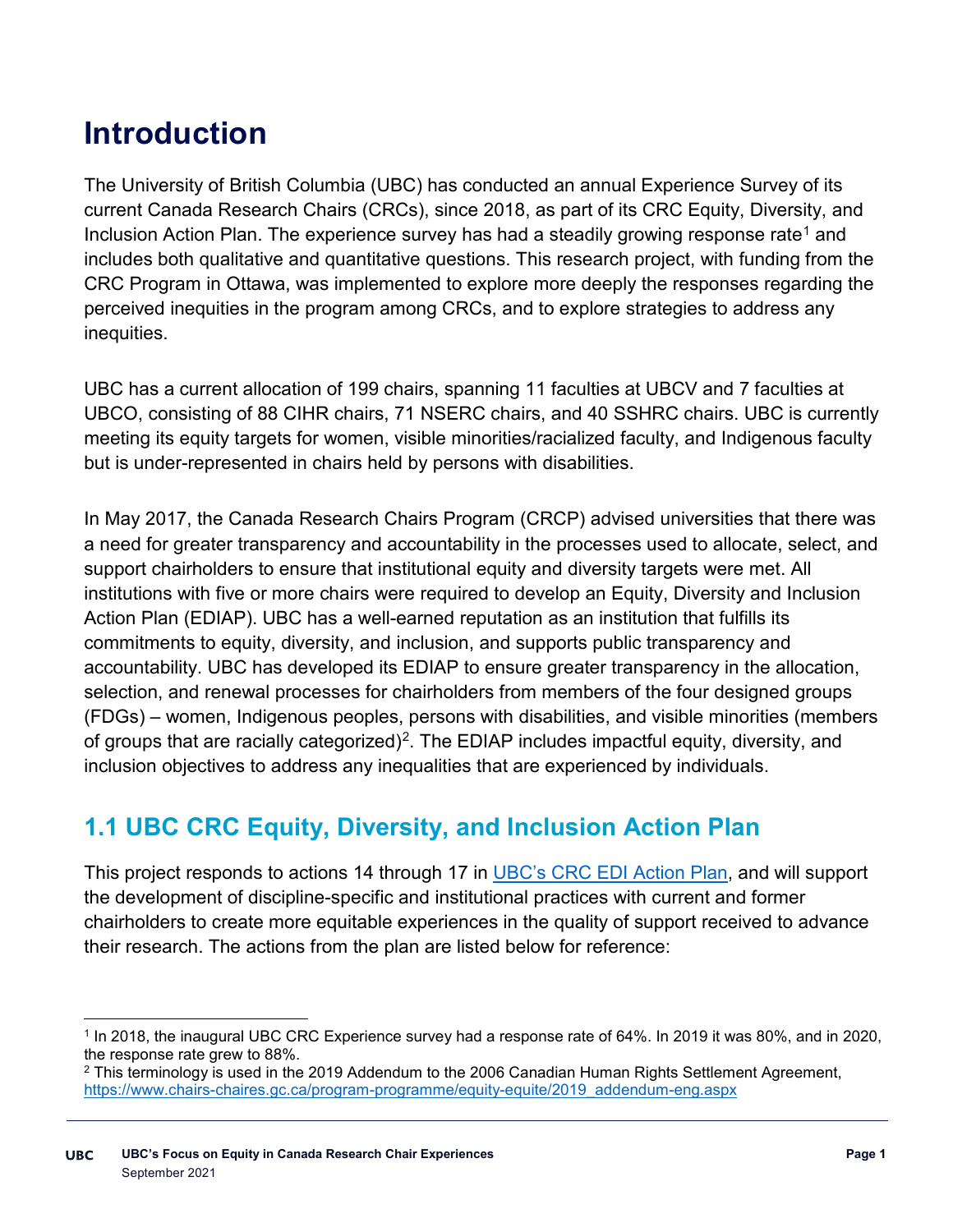**14.** Conduct an annual comparative review by surveying each department with one or more chairholders for reports of their institutional supports provided, and surveying all chairholders for their experiences including support, and including collection and analysis of disaggregated and intersectional data, to improve understanding of the current state and any existing disparities in the range of institutional supports provided to each chairholder.

**15.** Create a rigorous process or criteria for identifying inequities in chairholder institutional supports.

**16.** Report disparities to the Provost and Deans to discuss and resolve, with the assistance of Associate Deans of Equity in each Faculty, collaborating across disciplines to implement resolutions.

**17.** For three areas of concern raised by the Comparative Reviews:

- Conduct annual focus groups with different equity groups around their sense of inclusion in the workplace and what might be done to improve that.
- While the data regarding protected time for research is based on impressions and methodologically unreliable, perceptions have an impact on workplace experiences and engagement. The AVP, Equity & Inclusion and the AVP, Academic, will be sharing results with meetings of Heads and Directors within different Faculties, also at monthly meetings of the Associate Deans of Equity, and monthly meetings of the Associate Deans of Research
- For CRCs with Disabilities concerns raised will be shared with the Accommodations Working Group for strategies to respond.

Indicator:

- By December of each year, the completed review provides a snapshot of how institutional supports are currently provided to CRCs across UBC.
- New processes to prevent future inequities are in place.

**Responsibility:** Office of the Provost and VP Academic; CRCPO; EIO; PAIR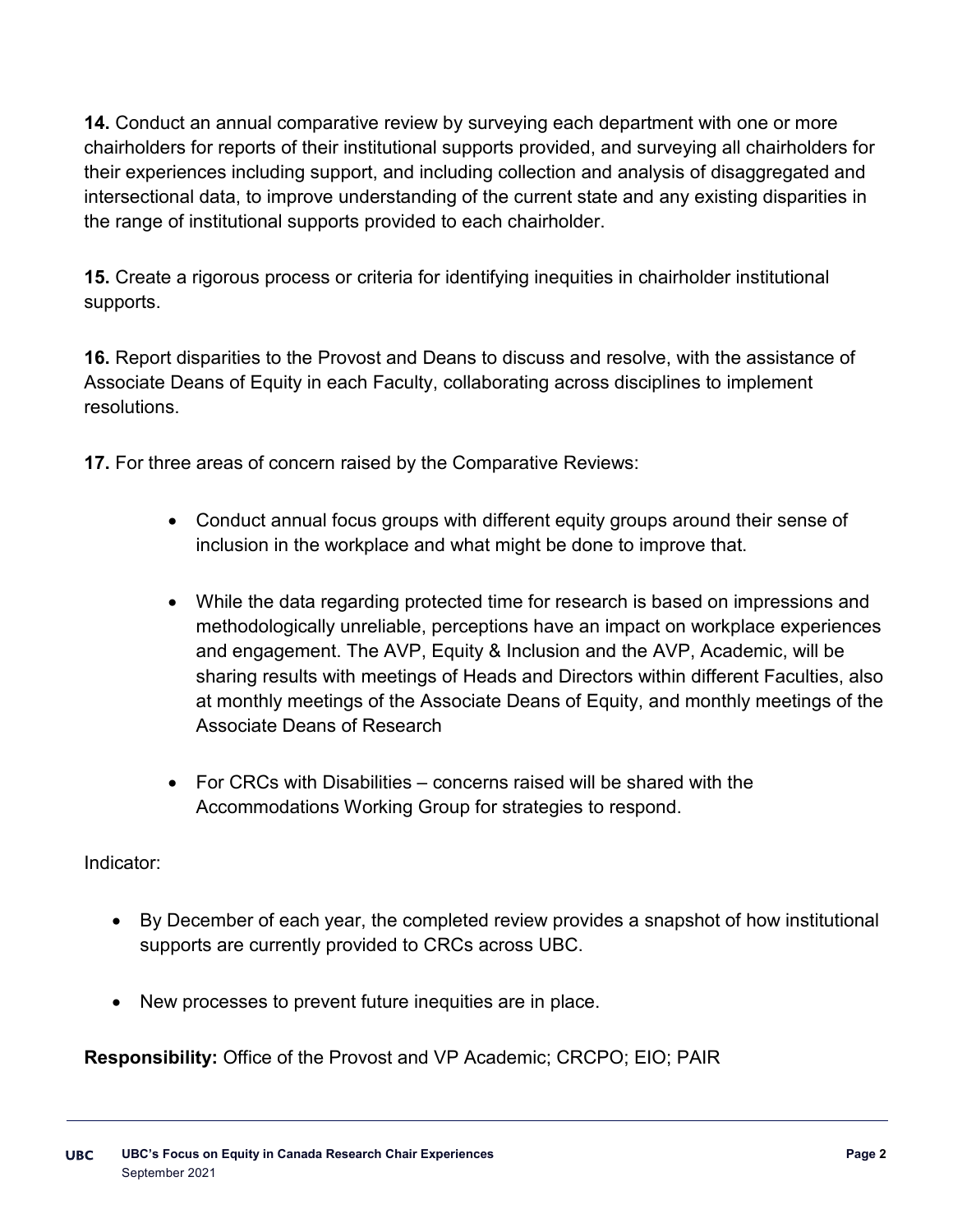# **Background**

#### **2.1 History of the Canada Research Chair Program**

Since its establishment in 2000, the [Canada Research Chair Program](https://www.chairs-chaires.gc.ca/program-programme/index-eng.aspx) invests approximately \$295 million annually for the recruitment and retention of world-class researchers within Canadian postsecondary institutions. As part of this national strategy, Canadian postsecondary institutions are allocating funding to recruit Canada Research Chairs at two tiers:

**Tier 1 Chairs**, tenable for seven years and renewable once, are for outstanding researchers acknowledged by their peers as world leaders in their fields. For each Tier 1 Chair, the institution receives \$200,000 annually during the term(s).

**Tier 2 Chairs**, tenable for five years and renewable once, are for exceptional emerging researchers, acknowledged by their peers as having the potential to lead in their field. For each Tier 2 Chair, the institution receives \$100,000 annually during the term(s), with an additional \$20,000 annual research stipend for first-term Tier 2 Chairs.

With the CRCP's goals to attract and retain excellent researchers, Courty and Sim (2015) studied the impact of this government intervention on retention of researchers. They found that there is a modest role for salary increase as a retention instrument but did not find an impact of CRC nomination on retention, as the chance of changing jobs does not decrease after nomination (Courty and Sim, 2015).

Grant and Drakich (2010) conducted qualitative interviews with 60 Canada Research Chairs from across the country to contextualize their experiences as chairholders. Their 2007 study found that while most CRCs had a positive experience in the program, negative experiences were underpinned by institutional practices and systemic factors that impeded the work of the CRC (Grant and Drakich, 2010). Examples include broken promises over institutional research space and teaching release, as well as significant bureaucratic hurdles in accessing funding.

As part of the [2016 Management Response to the Canada Research Chairs Program 15th-Year](https://www.chairs-chaires.gc.ca/about_us-a_notre_sujet/publications/evaluations/chairs_response-chaires_reponse-eng.aspx)  [Evaluation,](https://www.chairs-chaires.gc.ca/about_us-a_notre_sujet/publications/evaluations/chairs_response-chaires_reponse-eng.aspx) "the Tri-agency Institutional Programs Secretariat were mandated to work with the Management Committee, using the evaluation findings and considering other input received, to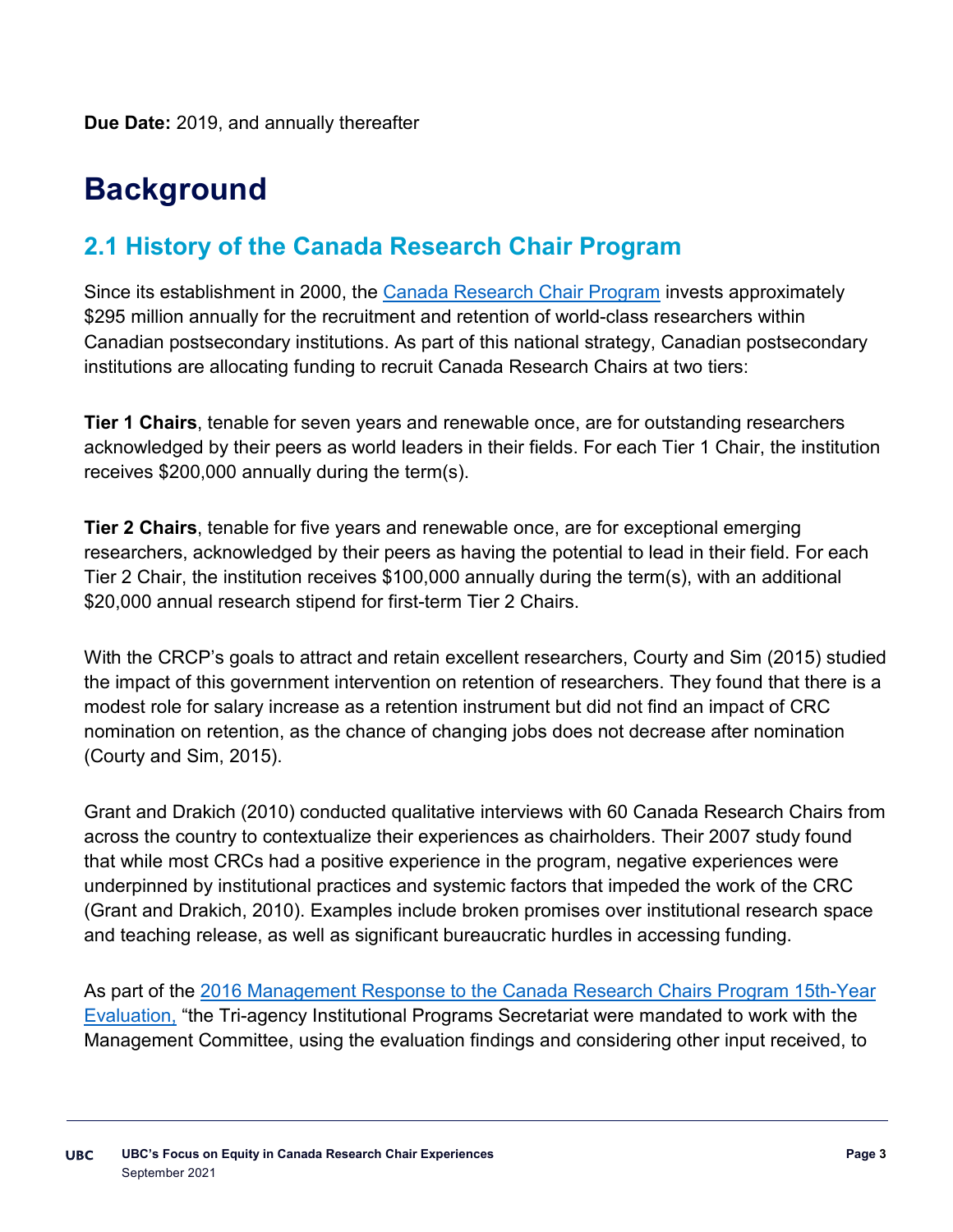develop a strategy to promote adherence to equity targets by universities, in collaboration with the CRCP Advisory Committee on Equity Policy, as soon as possible".

Universities were required to provide an EDI action plan by December 2017. Action plan reviews provided more opportunities for institutions to sharpen their focus on creating more equitable recruitment, retention, and success for their CRC programs. UBC's EDI Action Plan satisfied the CRCP requirements in 2020. On July 31, 2019, the Tri-agency Institutional Programs Secretariat released an Addendum [to the 2006 Canadian Human Rights Settlement Agreement.](https://www.chairs-chaires.gc.ca/program-programme/equity-equite/2019_addendum-eng.aspx) This Addendum outlined a number of measures that will be implemented in the CRCP over the coming years. In addition, Employment and Social Development Canada published Canadian Workforce Availability data for the last three census years on June 27, 2019, including national data for the four designated groups (FDGs) referred to in the 2019 Addendum: women, visible minorities (members of groups that are racially categorized), persons with disabilities, and Indigenous peoples.

The following table presents data encompassing all CRCs in the national program. CRC representation data are updated twice annually through university reporting of self-identification data in each nomination cycle.

## **Table: National CRC Program equity targets and actual representation** (via

[https://www.chairs-chaires.gc.ca/about\\_us-a\\_notre\\_sujet/statistics-statistiques-eng.aspx\)](https://www.chairs-chaires.gc.ca/about_us-a_notre_sujet/statistics-statistiques-eng.aspx)

|                                  | December 2019,<br>equity targets | Current<br>representation, June<br>2021 | New targets<br>(December 2029<br>deadline) |
|----------------------------------|----------------------------------|-----------------------------------------|--------------------------------------------|
| Women                            | 31%                              | 39.1%                                   | 50.9%                                      |
| Members of visible<br>minorities | 15%                              | 22.1%                                   | 22%                                        |
| Persons with<br>disabilities     | 4%                               | 5.7%                                    | 7.5%                                       |
| <b>Indigenous Peoples</b>        | $1\%$                            | 3.4%                                    | 4.9%                                       |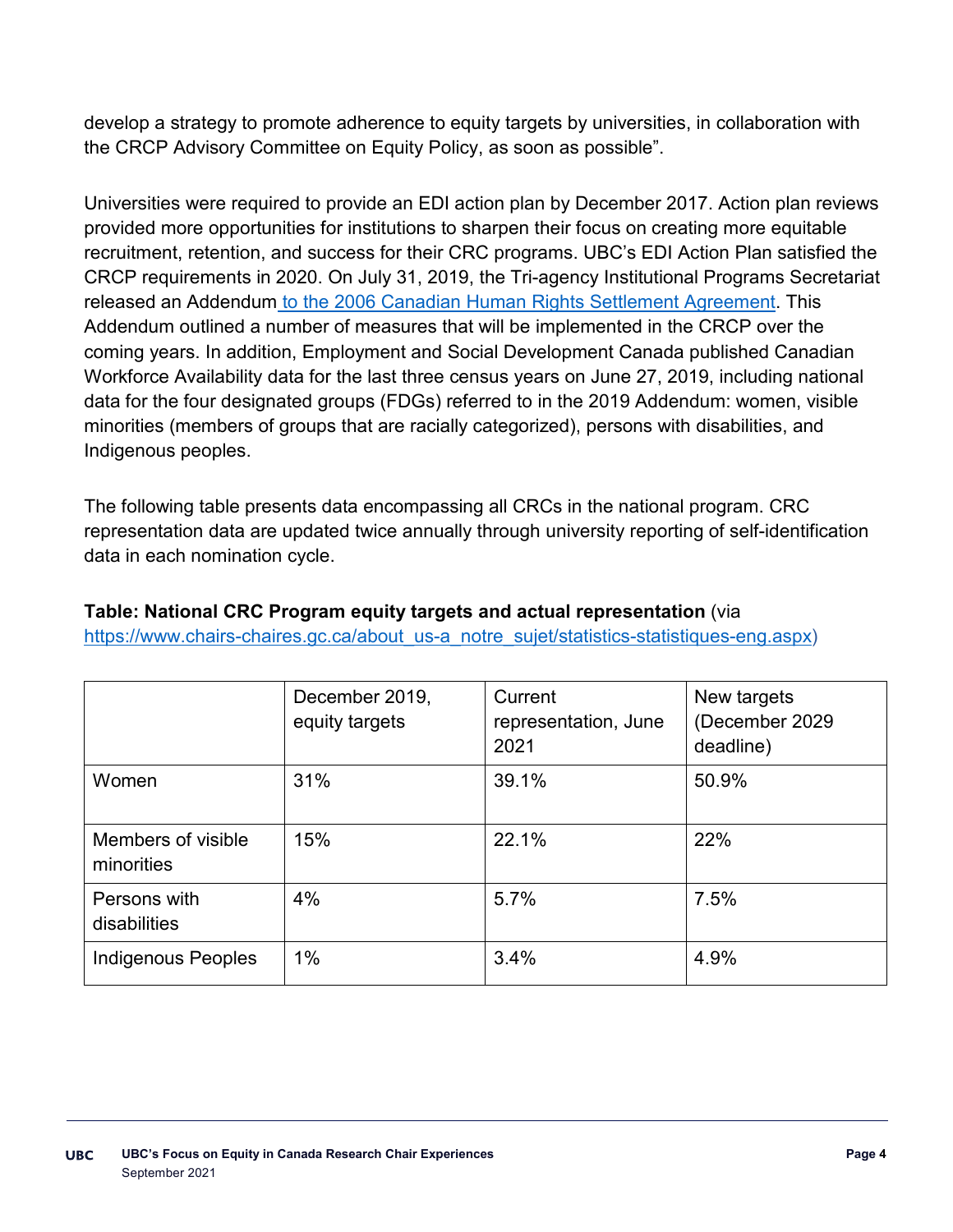#### **2.2 Race and Cultural Taxation**

Amado Padilla (1994) coined the term "cultural taxation" to describe the academic labour dilemmas ethnic scholars encounter when they are frequently called upon by administration to assist and resolve situations on the basis of their race/ethnicity or presumed knowledge of cultural differences. Examples of cultural taxation include being called upon as a diversity expert, regardless of subject matter knowledge or comfort; being called upon to repeatedly educate individuals about diversity; serving on equity committees and task forces; serving as a liaison with an ethnic community; acting as a problem solver for departmental disputes arising out of sociocultural differences; and being called upon to translate or interpret (Padilla, 1994). These examples are threaded together as duties falling outside of the regular duties of faculty employment, taking time away from academic work. Additionally, the assumption that racialized faculty members are "best suited" to deal with issues of race and diversity effectively sheds the responsibility of white colleagues to attend to these issues (James, 2017). As James (2017) posited: "...As long as racialized faculty members are perceived as the ones to teach, supervise, and mentor marginalized-group students and new faculty, majority faculty members will never take responsibility for the needs and interests of marginalized students" (p.164).

While Padilla's (1994) work focuses specifically on the experience of ethnic scholars, new developments in the scholarship of cultural taxation have extended the concept with intersectional analysis. Hirshfield and Joseph (2012) proposed the complementary concept of identity taxation as an intersectional way of theorizing non-academic service burden across a variety of marginalized identities (like race, gender identity, gender expression, and sexual orientation). Identity taxation is used as a framework to demonstrate how women faculty (in general) and women of colour (specifically) navigate the influences of their marginalized identity groups within their academic experiences. In an earlier intervention, Joseph and Hirshfield (2011) expanded cultural taxation to include issues of legitimacy that challenge faculty of colour's sense of belonging within their departments.

#### **2.3 Academic Ableism**

Inckle (2018) argued that there is still a "general culture of disbelief within universities (and wider society) that it is possible to have a disability and to be an academic" (p.1374). Due in part to this culture of ableism, Inckle (2018) recounted the extra work required of disabled faculty that is neither paid, nor acknowledged, which takes significant physical, emotional, and mental toll.

Despite the legal requirement of Canadian universities to provide accommodations for disabled employees, disabled faculty members still experience barriers and difficulties within the neoliberal university setting (Waterfield, Beagan and Weinberg, 2018). Waterfield, Beagan and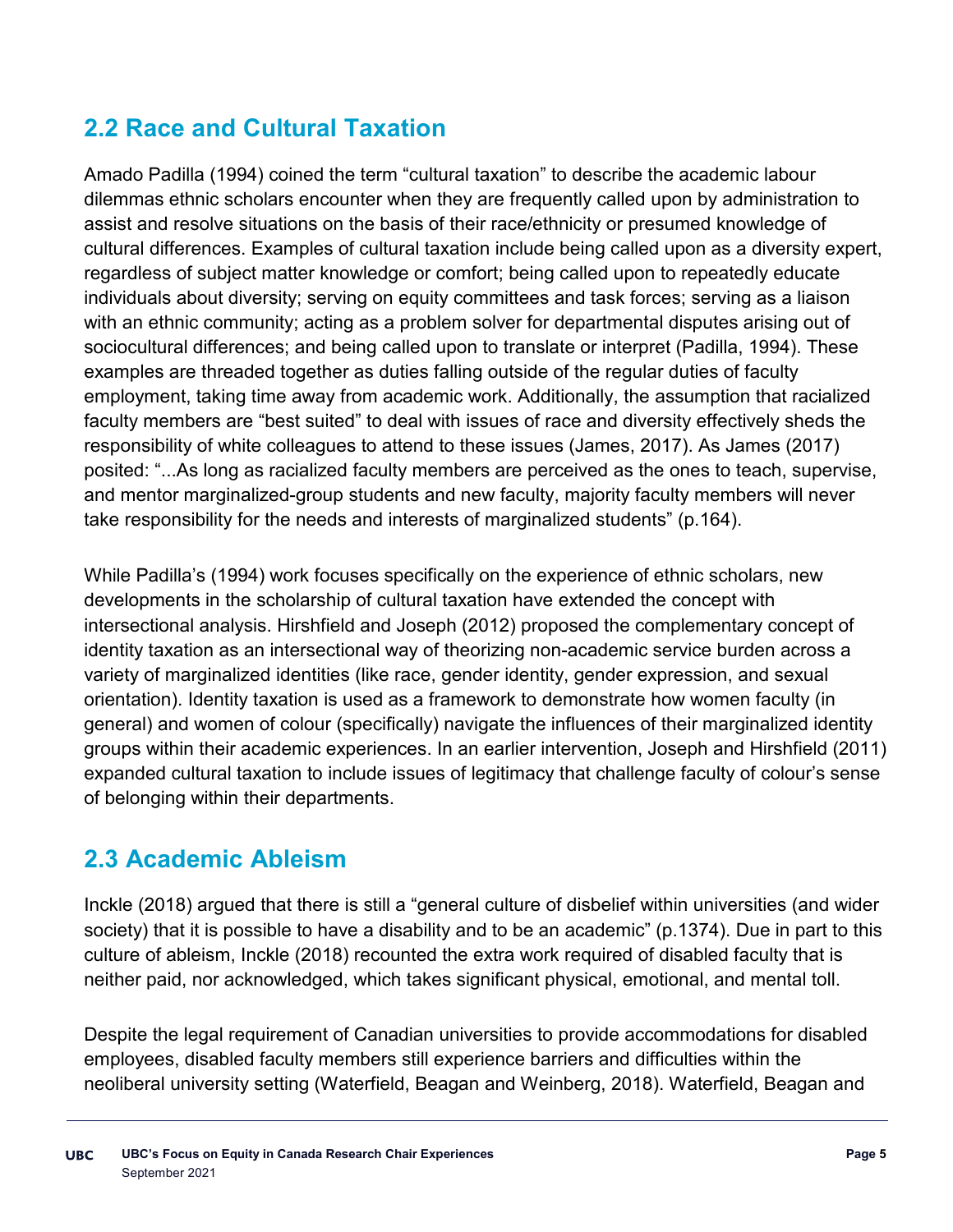Weinberg (2018) argued that while neoliberal performance standards are increasingly affecting all academics, these standards uniquely affect disabled academics because of the ableism encoded within. Canadian disabled academics were also found to receive little institutional support to access accommodations, and this lack of support led to feelings of isolation and inability to participate fully in their careers (Waterfield, Beagan and Weinberg, 2018).

Saltes' (2020) analysis of disability accommodation policies for faculty at 42 Canadian universities revealed policies that contained overtly medical language and provisions that worked to isolate disabled faculty by reinforcing the notion of competency as able-bodiedness and emphasizing the entanglement between disability, health and medicine. Disabled academics argue for a more holistic understanding of disability, moving beyond medicalized approaches, and contextualizing social and environmental factors (Saltes, 2020). Saltes (2020) offered several recommendations to institutions, including: involving disabled people in policy drafting; having clearly outlined steps to obtain accommodation; using inclusive language for disability disclosure; and ensuring dignity and respect throughout accommodation processes.

#### **2.4 Gendered Divisions of Labour**

Park and Park-Ozee (2020) understand academic work as gendered labour, with men focusing on research and women bearing responsibility to teaching and service. They further argue that these gendered divisions have become further entrenched in the neoliberal university, with areas of teaching and service receiving more managerial control and standardization by the corporatized university (Park and Park-Ozee, 2020). Gendered expectations also manifest in the ways women faculty interact with students. Dengate, Peter and Farenhorst's (2019) mixed methods work found that STEM women faculty report bearing greater responsibility for students in distress and were approached by a far greater number of students to discuss non-academic issues. Through this data, they understand faculty's responses to students' problems to be informed by gendered cultural care expectations (Dengate, Peter and Farenhorst, 2019).

Acker and Feuerverger (1996) contributed some of the earliest work on women faculty and unrewarded academic 'care work', articulating the duality of the necessity of care, and the associated frustrations of inequitable distribution and expectations. They borrow a phrase from Jean Baker Miller about 'doing good and feeling bad' to sum this up – the 'good' in understanding the importance of good departmental citizenship, and the 'bad' in reflection of the obligations women academics feel to take responsibility for this type of 'academic housekeeping' work (Acker and Feuerverger, 1996).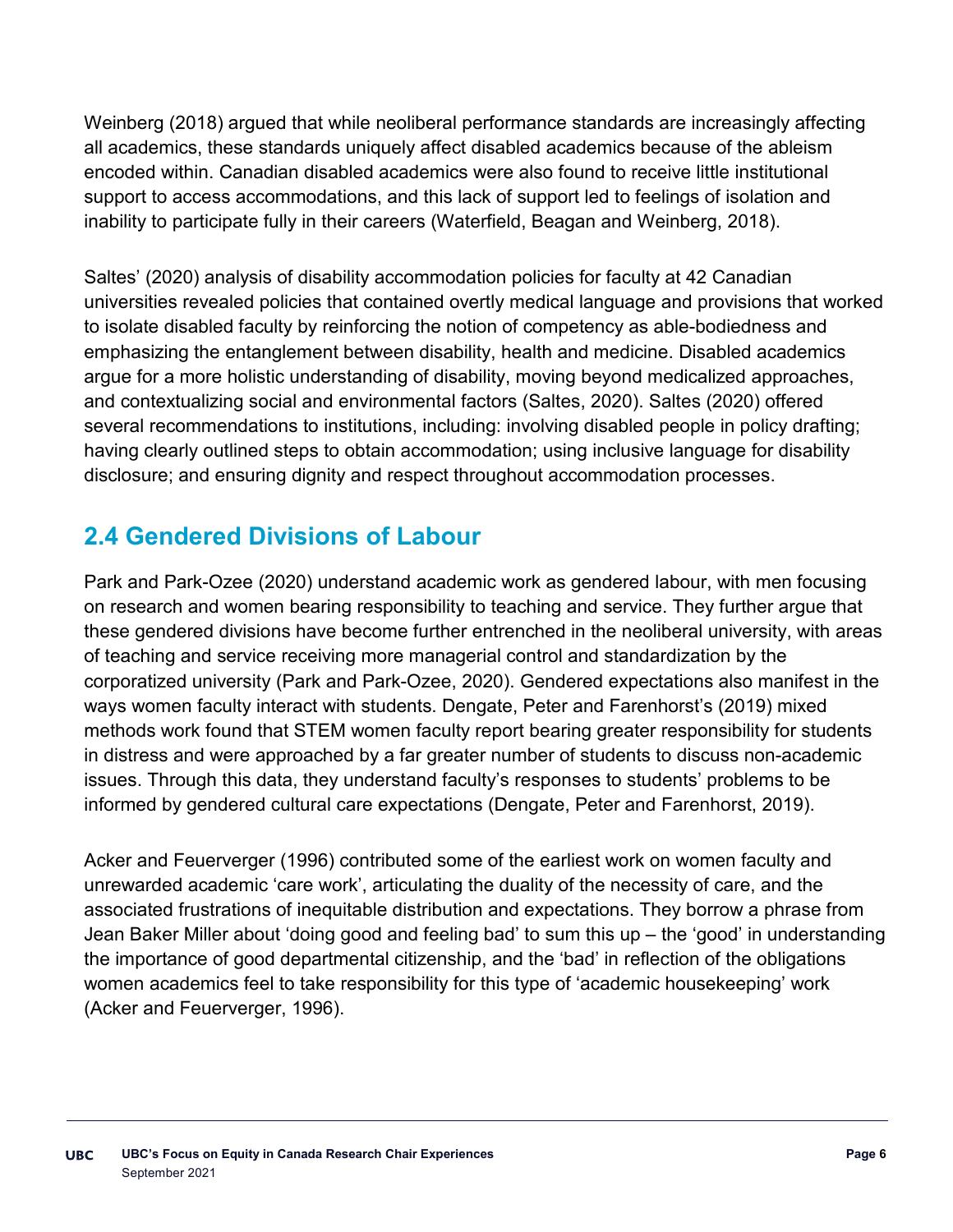The time that faculty members can allocate towards research is vital for publication and advancement. Bellas and Toutkoushian (1999) found that faculty who devote more time to research and less time to other activities (teaching and service) will have a greater likelihood of success. When the constraints on faculty's time for research are inequitably distributed and experienced, there are further implications for inequities in promotion. In a study of faculty workload and work interactions, O'Meara et al. (2017) found that women consistently received higher numbers of work activity requests than did men. These requests also pertained more to teaching, student advising and professional service than did the requests received by men (O'Meara et al., 2017). However, it is important to note that women faculty were more likely to receive requests from other women, which suggests the significance of mentorship and lifting other women (O'Meara et al., 2017).

It is important to consider the gendered divisions of labour with an additional intersectional lens to identify the compounding experiences of racism or ableism for racialized and/or disabled women. Joseph and Hirshfield's (2011) developments on "identity taxation" holds space for the unique complexities of navigating cultural taxation within the academy as a racialized faculty member who also experiences marginalization on the basis of gender or disability.

## **2.5 Faculty Support and Success**

While there are no studies specific to Canada Research chairholders' experiences, the following literature on the academic workplace experiences of faculty members provide relevant insight into ways faculty members can feel supported and be successful in their roles.

In a sample of recently appointed assistant professors, Fiset and Saffie-Robertson (2020) studied the impact of gender and perceived academic supervisor support on faculty appointment negotiation outcomes. Their findings revealed that women were overall less likely to engage in negotiations and were less effective than their male counterparts when bargaining for elements that revolved around direct compensation (e.g., salary, research funding) (Fiset and Saffie-Robertson, 2020). Critically, their study also revealed a relationship between gender and negotiation effectiveness, where women with highly supportive academic supervisors achieved greater effectiveness in negotiations (Fiset and Saffie-Robertson, 2020). This underscores the integral role of faculty mentorship, and the ways poor or lacking mentorship for women faculty can deepen inequities in salary and support.

Most of the dominant mentoring models at predominately white institutions do not address the sociocultural specific challenges and realities of faculty members who are Black, Indigenous or People of Colour (BIPOC) (Endo, 2020). Disabled faculty members were not included in this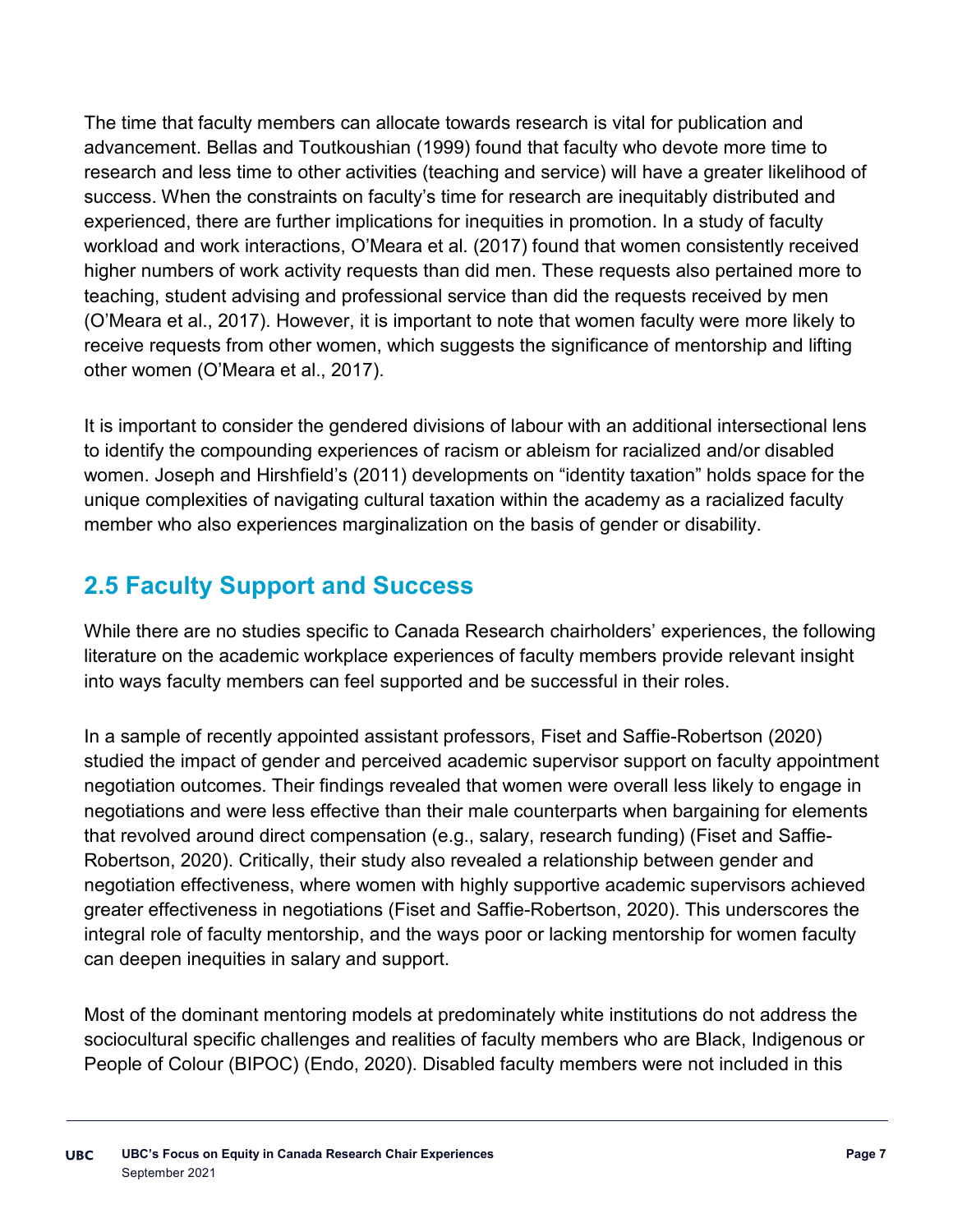study, though disability scholarship would suggest that disabled faculty may similarly benefit from mentors that share experiences navigating academic ableism. Effective mentorship must also be identity-informed, particularly as we approach 'Greater Equity in CRC Experiences'.

"While one of the major outcomes of such initiatives is often to support new faculty through attaining certain career milestones such as promotion and/or tenure, another goal might be to actively model to external and internal stakeholders how a dynamic campus community is able to authentically build community, explicitly promote racial equity from within, and find ways to recognize the rich expertise and lived experiences that BIPOC faculty bring to their institutions" (Endo, 2020, p.176).

Acker and Webber's (2017) qualitative study of early career academics in the Canadian university highlights a troubling caveat for balancing faculty workload. Early career academics reconcile "working [themselves] to the ground" trying to meet and decipher expectations, while simultaneously "feeling lucky" to have received a tenure-track appointment at all (Acker and Webber, 2017, p.547). In hopes that their pre-tenure hard work will pay off in the long run, early career academics strategize for a romanticized "life after tenure" (Acker and Webber, 2017, p.548). This punishing workload further disadvantages disabled scholars. As we analyze findings from early career academics who have been recently appointed as Tier 2 CRCs, the implications of this study and future approaches to workload sustainability are significant.

# **Methodology**

This CRC Experiences research project encompassed five phases: program documents and literature review; focus groups with former CRCs from UBC; focus groups with recently appointed CRCs at UBC; validation of preliminary findings and draft report; and reporting.

UBC chairholders who finished their second term as a CRC between 2018 and May 2021 were contacted and invited to participate in focus groups. UBC has 33 CRCs who concluded their terms between 2018 and May 2021, and 9 former chairholders took part in the focus groups in May. Recently appointed UBC chairholders were contacted and invited to participate in the focus groups in August. Seven chairholders participated in these focus groups.

At the time of intake, participants were not asked to disclose whether they belonged to any of the four federally designated equity groups. However, some chairholders did disclose and reference their identities in response to certain questions throughout the focus group. Focus group questions were developed in consultation with the CRC Working Group and are listed as an appendix at the end of this report.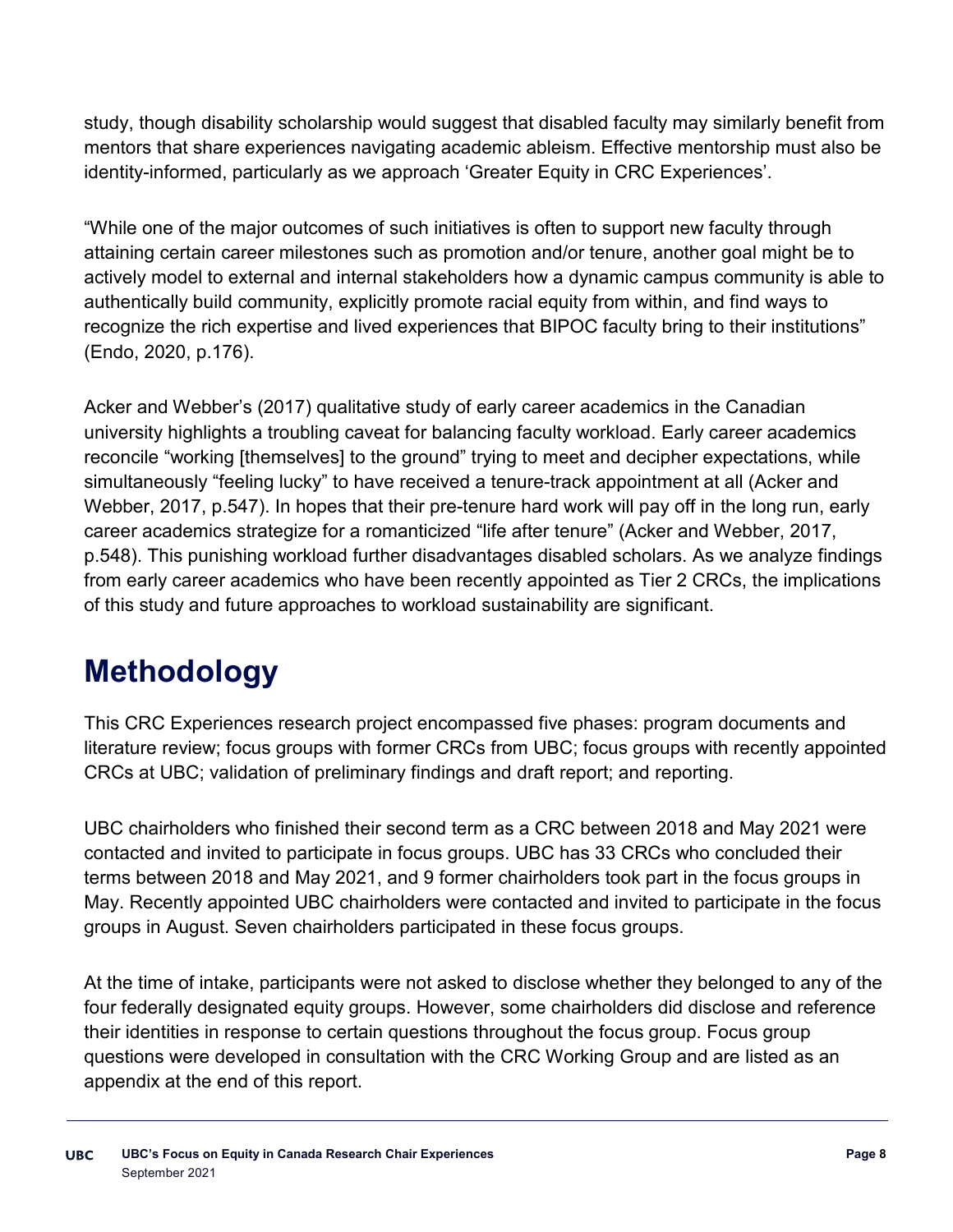Participants in both sets of interviews have been exceptionally generous with their time, experiences, and analysis. Focus group conversations were fascinatingly diverse, while including some overlapping themes. Respectfully representing diverse perspectives while working to achieve the aims of the research on specific actions related to the CRC program can create tensions. Probing the efforts to create inclusion also necessitates discussing painful and frustrating experiences where those efforts fell short or were non-existent. Deciding on the tone of the final report also requires navigating the obligation to represent various voices, and focus on developing strategies to address these experiences in the program. To mitigate an exclusive focus that silences some voices, this report presents findings and recommendations for UBC's CRC program within its larger research environment, and for the federal CRCP.

As part of the data validation process, participants in each set of interviews were provided with draft preliminary findings for their revision and confirmation.

# **Findings**

While the focus of this research project and focus group discussions aimed to uncover obstacles and issues within the CRC Program, it is also important to reflect the enthusiasm shared for the mission of the CRC Program and the gratitude expressed by the former Canada Research Chairs (CRCs) who were focus group participants.

The title of 'Canada Research Chair' has been prestigious for chairholders and has boosted their international profile, particularly at academic conferences and gatherings. The acclaim of having been a CRC is still cause for great celebration and has prestige across the academic community. The title itself has also been perceived to provide increased credibility, has contributed to successfully obtaining research grants and funding, and opened doors to interesting research collaborations and gifted graduate students and post-doctoral fellows during the term of the chairholder.

At its best, the Canada Research Chair Program has provided opportunities for prolific researchers to pursue their innovative research programs with increased credibility and opportunity. In particular, chairholders who were leading research programs with a greater degree of risk, expense and/or innovation expressed gratitude for the CRC in enabling this particular type of research within the university.

It is important to note that the degree to which participants shared positive experiences varies across disciplines and faculties, which may allocate varying levels of protected research time and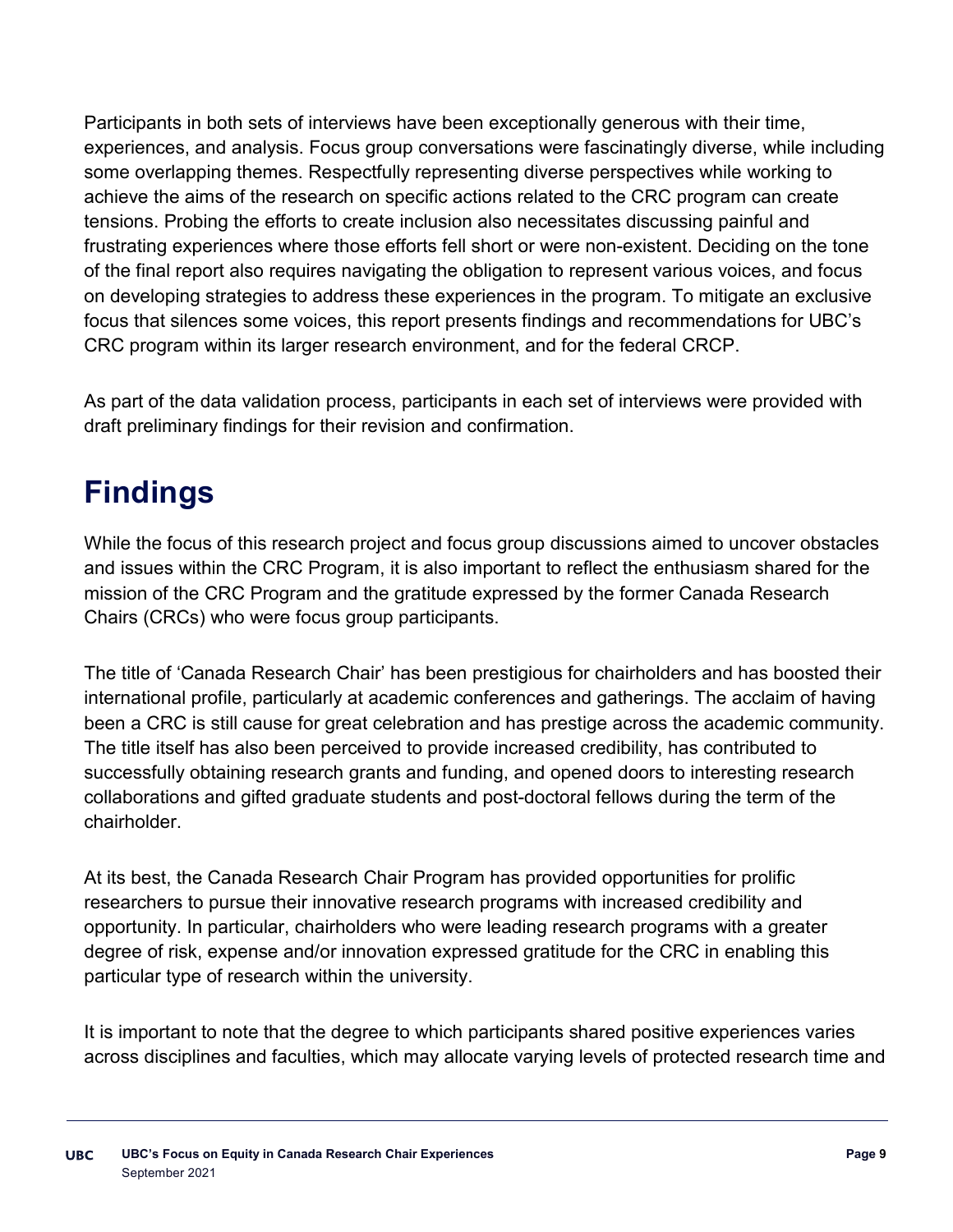additional supports for their chairholders (e.g., CRCs in Health Sciences reported the greatest satisfaction with the amount of protected research time).

## **4.1 Former Chairholders**

## **A. Harmful perceptions of equity initiatives within CRC program**

Former CRCs who self-identified as women, Indigenous, racialized, and/or disabled (the FDGs) stated that some colleagues internal and external to UBC remarked that CRCs are appointed as part of 'affirmative action' rather than in recognition of research excellence. These attitudes create hostile environments and are harmful to chairholders from FDGs. Departmental colleagues may judge those who have been hired under a restricted hiring program as less "qualified" for the position than those who are hired in an open faculty search, because the perception is that not competing against white males and being hired is not competing against the "best".

Attitudes and expressions of frustration from and on behalf of white, male, non-disabled scholars who are excluded from restricted CRC searches may further entrench an environment where incoming CRCs from FDGs are required to repeatedly prove their capacity and expertise. This raised concerns among former CRCs about whether future selection committees for CRCs would be able to equitably assess and communicate the research excellence of incoming candidates from FDGs and demonstrate their support for those candidates throughout their tenure.

#### **B. Obfuscated negotiations and disparities**

Disparities between research support and course releases across units were revealed when chairholders participated in internal committees to evaluate CRC applications. After settling into the university, chairholders shared that they had discovered salary disparities and found it difficult to renegotiate their own salary to an equitable level.

This is a great source of frustration about inequitable compensation, particularly among chairholders from FDGs who did not feel equipped with the information needed to negotiate at the time of appointment. The difficulty in renegotiating to reach equity in supports and salary led to a sense of betrayal and long-term dissatisfaction with under-appreciation and lack of institutional support.

Some participants noted the start-up support they received felt similar to incoming non-CRC faculty and shared that their CRC colleagues at other institutions received much greater financial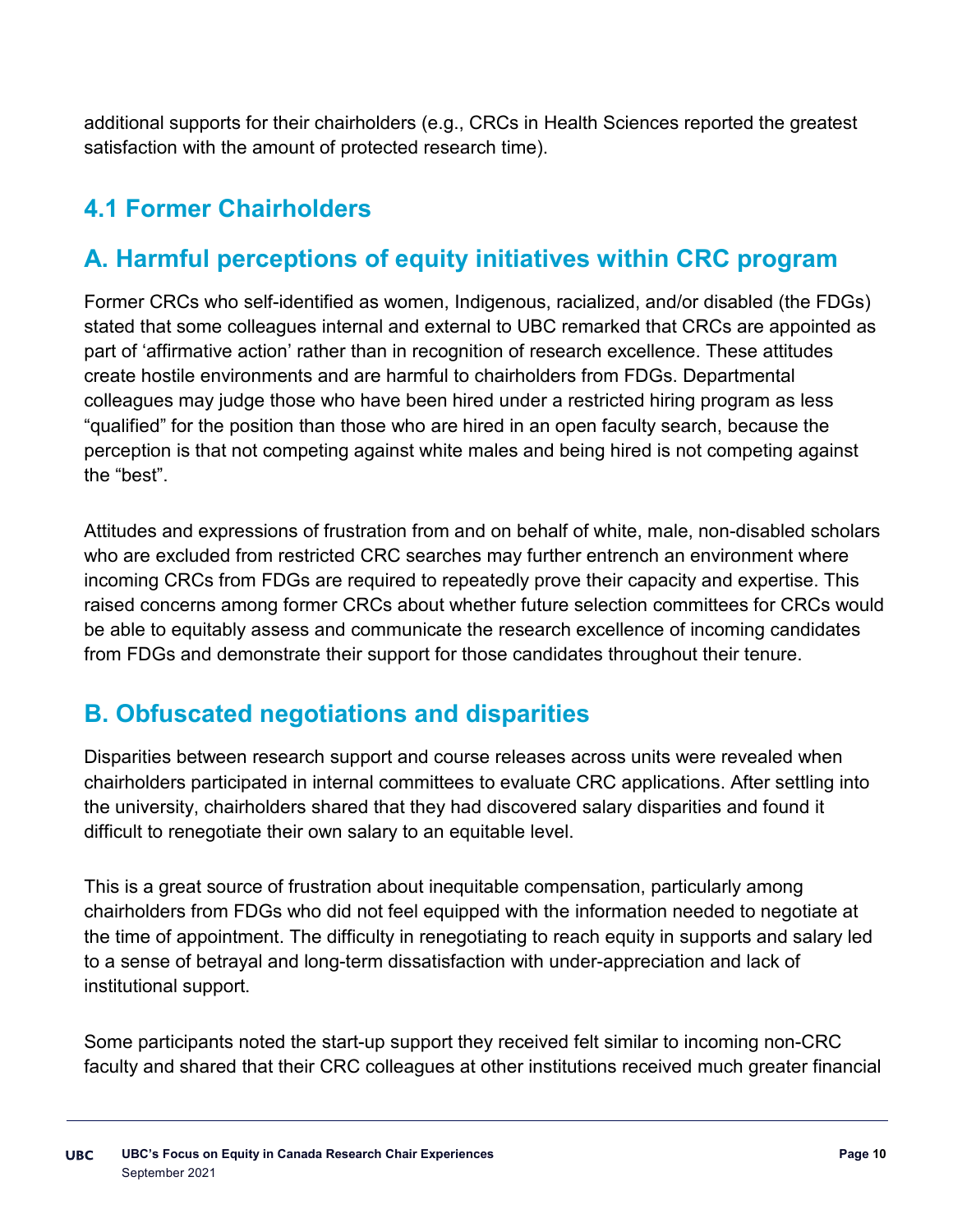support from their institutions at start-up. However, while benefits received through the CRC program felt insufficient, the title of CRC was useful for participants in securing external funding and grants, and creating opportunities for interesting research collaborations.

#### **C. Unsustainable workloads**

Some chairholders reported unanticipated and unsustainable workloads related to the expectations associated with both their research output/results and administrative work relative to the maintenance of the CRC title. Course teaching releases often came with higher expectations for administrative work (e.g., editing journals, serving on review committees, etc.) that effectively filled the hours released, providing no extra time for research to match the expectations that there would be greater results. Several chairholders shared that they were without institutional support from grant writers/facilitators to assist with the additional research funding applications needed to support the greater output and excellence expected of CRCs.

In addition, for those who felt that their CRC award was not valued or provided with additional support from their department, it was doubly distressing to be expected to complete all the administrative work of ensuring that the funding for the CRC was received and renewed for the department. Their departmental colleagues were only expected to do the work of applying for grant funding for their own research, while some chairholders were expected to also do the work of covering their salary line item for both terms of the chair, without any additional administrative support for these onerous applications and with higher expectations for their research and grants received.

A majority of participants shared that they had also received comments from colleagues and administrators that their research outputs were smaller than expected of a CRC. This peer perception of an acceptable level of research output can be extremely troubling within the context of tenure and promotion processes, as well as renewal processes, particularly with the lack of institutional support described above.

Additionally, the CRC policy that prohibits sabbaticals taken consecutively after a family or medical leave can be harmful to new parents and disabled faculty who may have to postpone their sabbatical as a result of other required leaves. This means that dedicated time for research is less available to those CRCs who may already be behind on their research output because of previous leaves.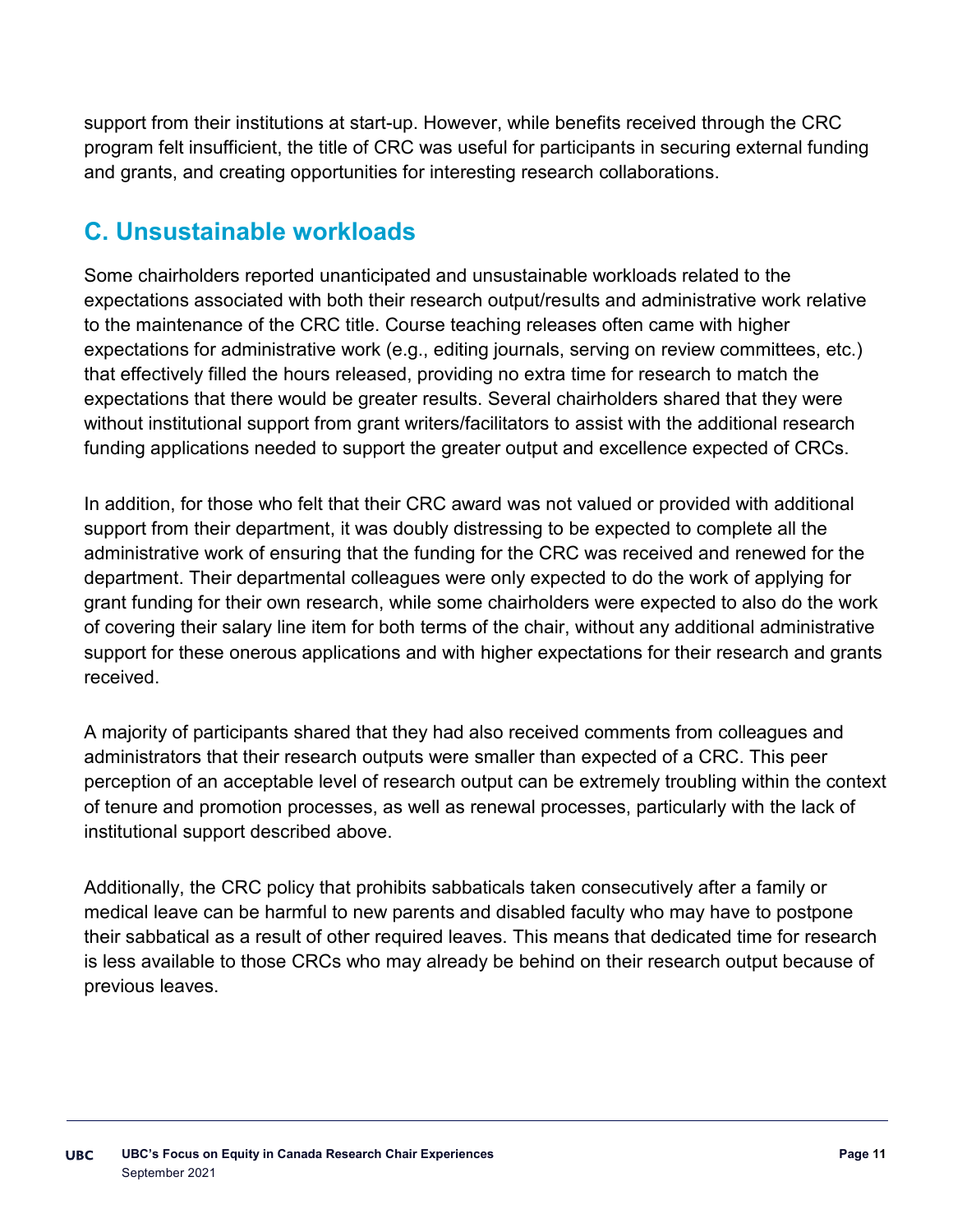#### **D. Mismatch between support and the expectations and prestige of a CRC**

Most chairholders expressed that the support (both monetary and non-monetary) they received as CRCs was inconsistent with expectations for a prestigious research chair, and with what colleagues in other institutions reported. The title of the CRC brings the weight of additional expectations, but a majority of chairholders did not feel they were provided with the additional resources and support needed to match these expectations for research, funding, and service. This was highlighted to chairholders in CRC renewal processes, as well as institutional promotion and tenure processes, where chairholders received comments that their productivity and publications were not meeting expectations for a CRC.

There is a sentiment among some chairholders in various departments at UBC that the value of a CRC is 'just a title' without many of the tangible or program-level benefits to support their research programs. While much of this is captured in monetary ways through the section above (obfuscated negotiation processes), this also contributed to cynicism about the program.

For the high calibre of research achievement and academic excellence expected, and achieved, there was a palpable sense that a majority of chairholders felt under-appreciated by the institution for their efforts. Some former CRCs from FDGs felt almost exploited by their departments. Peers at different institutions were reported to receive greater celebration and recognition for similar achievements and accomplishments.

As stated in the introduction to this section, being a CRC did bring prestige and recognition externally, and in some cases, provided the time and space to pursue innovative research. Strategies that may mitigate some of the negative experiences and barriers noted above are proposed in the Recommendations section.

#### **4.2 New Chairholders**

#### **A. Lack of understanding about the restricted nominations program**

Chairholders noted the systemic nature of the equity issues the restricted nominations program sets out to resolve. Addressing CRC-specific recruitment is intertwined with representation issues of equity-deserving groups across all levels of academia, particularly in senior roles.

At the time of the focus groups, no one reported that their award was disparaged by colleagues. However, some participants did recount previous interactions with colleagues where there was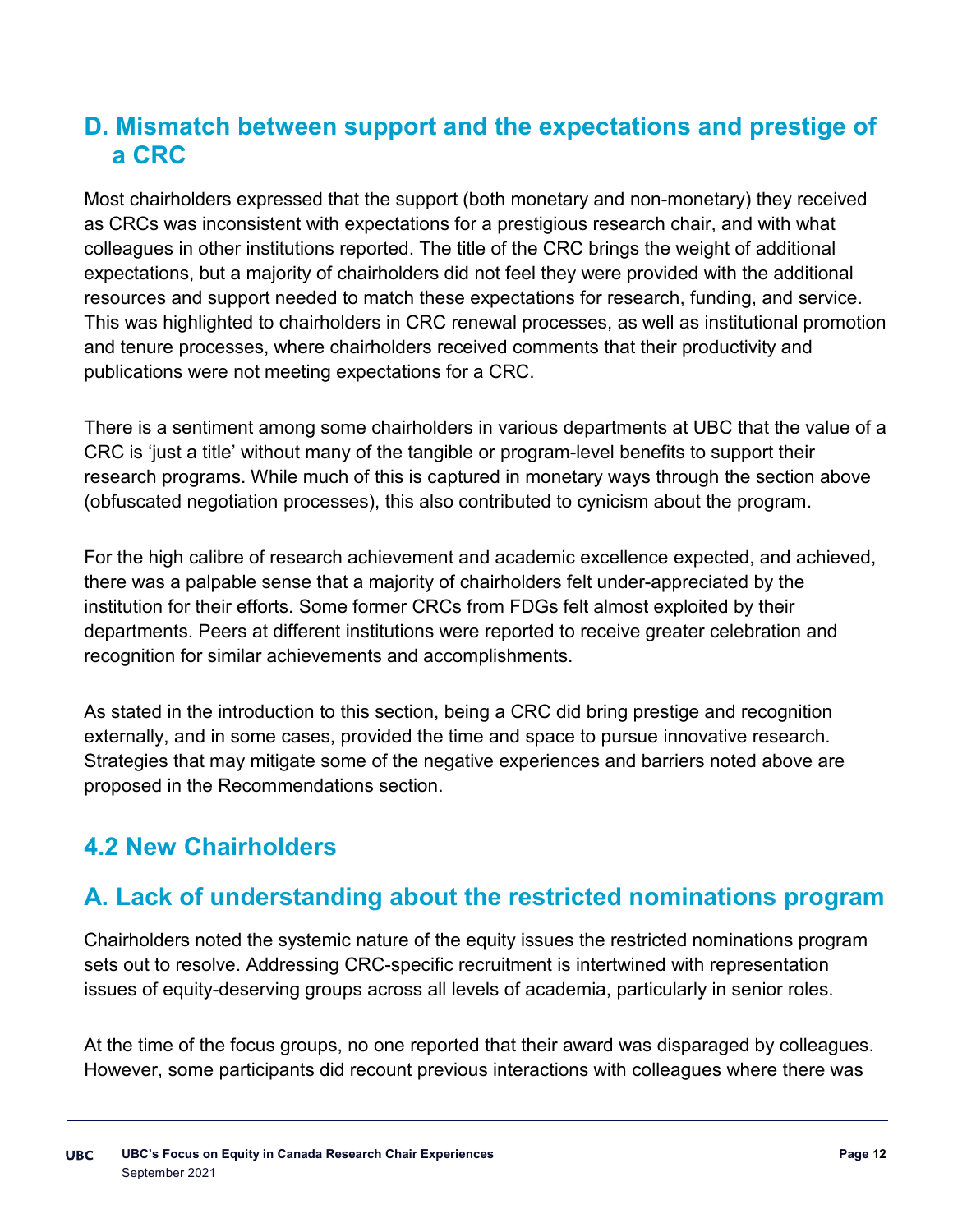frustration expressed about the rationale and criteria of the restricted nominations program. Colleagues had expressed a desire to hire on "merit" and did not understand why a CRC search would or should be restricted to certain groups. There were also concerns raised about the lack of understanding about what the criteria for "excellence" are, and how they are applied to searches, particularly restricted searches.

The lack of clarity about rationale and expectations for the CRC restricted nominations and how they are being interpreted/enacted can create conflict within departments and can put nominees in uncomfortable positions. The restricted program's timelines, criteria, and purpose are not clearly communicated to faculty and academic leadership.

## **B. Opaque application and negotiations processes**

Chairholders felt the application process suffered from a lack of clarity. Several participants shared that they had informally reached out to current or former chairholders for assistance with their applications and received copies of previously successful CRC applications. This was tremendously helpful for the incoming chairholders who had been able to make these connections, primarily from the UBC Vancouver campus.

With fewer and newer CRCs on the Okanagan campus, many faculty, staff, heads and deans were inexperienced with the CRC nomination processes. This was also an issue with contract negotiation, where both the candidate and the department had limited precedents to guide them.

The time required to provide an initial application in response to the job posting, and then to develop a completely new application for a nomination as a CRC for review, and then complete the revisions to that for submission to the CRCP by the deadlines amid the usual workloads, were hurdles that were unexpected and difficult to navigate. Chairholders also shared frustration over the varying format requirements for each stage. Often, chairholders were tapped by department heads to apply to the CRC posting and did not understand the significant time commitment and intensity that the CRC applications process would entail. While the initial internal processes within departments may have been unclear, chairholders expressed gratitude for the knowledgeable and very useful feedback from UBC's internal review committee to support them in the national stages of review.

Knowledge and insight into the CRC process and the federal research apparatus was a particularly steep learning curve for external chairholders who arrived from outside the Canadian academic context. One significant gap was an understanding of the process and importance of the simultaneous Canadian Foundation for Innovation (CFI) grants. Some participants shared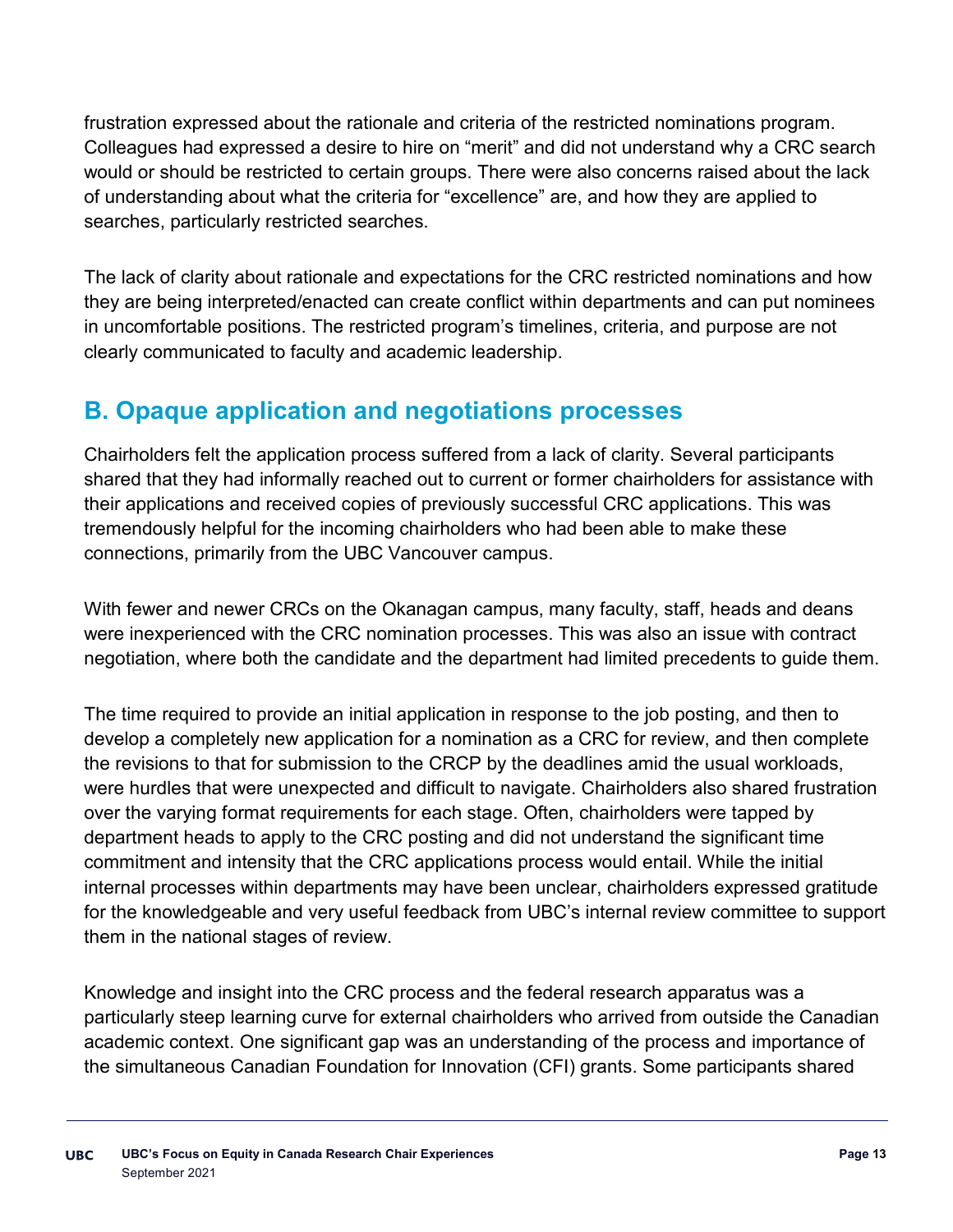that they were unable to complete their CFI applications due to the compressed timeline and demand of the CRC nominations process. Without knowledge of Canadian grant cycles or the deadlines of the CRC onboarding process, new chairholders may have a large delay in funding till the next cycle, impacting their ability to progress in their research program.

Concerns were also raised about the ability of externally recruited CRCs to authentically articulate their research relationships with Indigenous communities in their nomination applications when they hadn't yet arrived at UBC, or understood the Canadian context. External recruits were also concerned that a position could be offered conditionally on the CRC being awarded, which increased the pressure and workload of applying for a faculty position, though this is a rare practice at UBC.

Chairholders described negotiations that took place in a context of little information about what was possible or expected in terms of supports for CRCs, and that this disadvantaged them in requesting equitable support for themselves. Those who had information from other CRCs could use that to help with their negotiations. In some departments that had not had CRCs previously, there were also limited precedents for department heads to follow.

## **C. Helpful administrative and grant support**

While the cohort of new CRCs has only just begun their terms, participants shared a resounding appreciation for the administrative staff support they received in the nominations process. Specifically, the CRC Secretariat, Support Programs to Advance Research Capacity (SPARC), some faculty-specific grants officers, the Office of Research Services Okanagan, and the Vice-President, Research and Innovation, Institutional Programs Office were helpful to participants, both in the nominations process and in previous non-CRC-related grant applications. Participants were unsure about whom to contact for administrative help with expertise and experience with CRC applications and identified this information as a potential area for improvement.

## **D. Expected benefits of holding a Canada Research Chair**

As a result of their CRC appointment, most chairholders did not anticipate their research program changing significantly. Chairholders were concerned by the premise of 'higher expectations' for CRCs, as this had not been communicated to them.

Participants who were unable to negotiate teaching releases or sufficient research funding felt there were more "soft" benefits (i.e., prestige, increased opportunities, greater chance of grant application success) than "hard" benefits. Chairholders felt they would be able to take advantage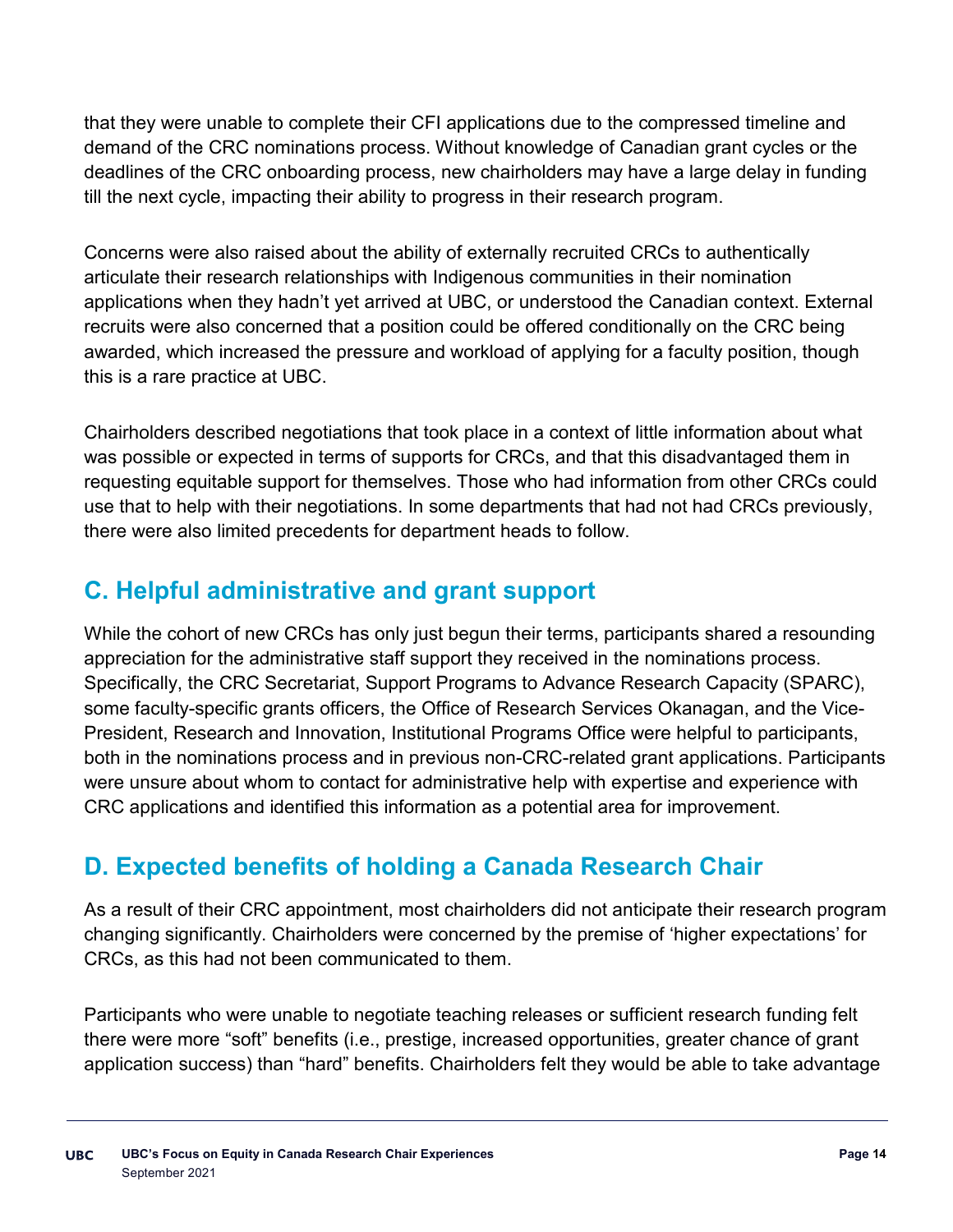of the title to be successful in future grant applications and opportunities to collaborate on project grants and team grants but believed most benefits would depend on the ways they leverage the prestige of the title, rather than tangible, negotiated benefits.

The ability to fund and attract graduate students and postdocs was identified as one of the main benefits of becoming a CRC. For chairholders at UBCO, recruiting graduate students to the Okanagan can be difficult because there are few job opportunities for relocating partners, expensive housing, and concerns about living in a non-diverse, predominantly white town. With the new opportunity to work under the supervision of a CRC, chairholders were optimistic that this could positively impact their graduate student recruitment. UBC Vancouver chairholders hoped the title would help attract graduate students who might otherwise pursue their PhDs in the United States.

For some participants, the ability to fund and attract graduate students was a key benefit by virtue of the very limited benefits identified. For many participants, the amount of CRC funding that they were given to use for research purposes would be just enough to cover the costs of funding a graduate student salary, rather than fund the research itself. This may be limiting to chairholders as they start up their research programs and work to secure additional grants.

Notably, chairholders in the Health Sciences already experience a high degree of protected research time and are not anticipating significant changes. Chairholders in the Faculty of Science are not anticipating much change, as teaching responsibilities are not reduced for CRCs.

## **E. Mentorship and peer support**

Chairholders expressed universal support and interest in the development of a mentorship program for CRCs. Social gatherings and building connections with other CRCs would also be valuable, but emphasis was placed on the desire for mentorship.

New chairholders in departments with extensive experience with CRCs were able to access more natural, informal connections throughout their nominations journey. These connections were immensely valuable and provided a peer-to-peer insight and nuance that was difficult to replicate.

# **Limitations**

The findings and recommendations within this report are based on the experiences shared by 16 chairholders who participated in the focus groups. While the themes and experiences presented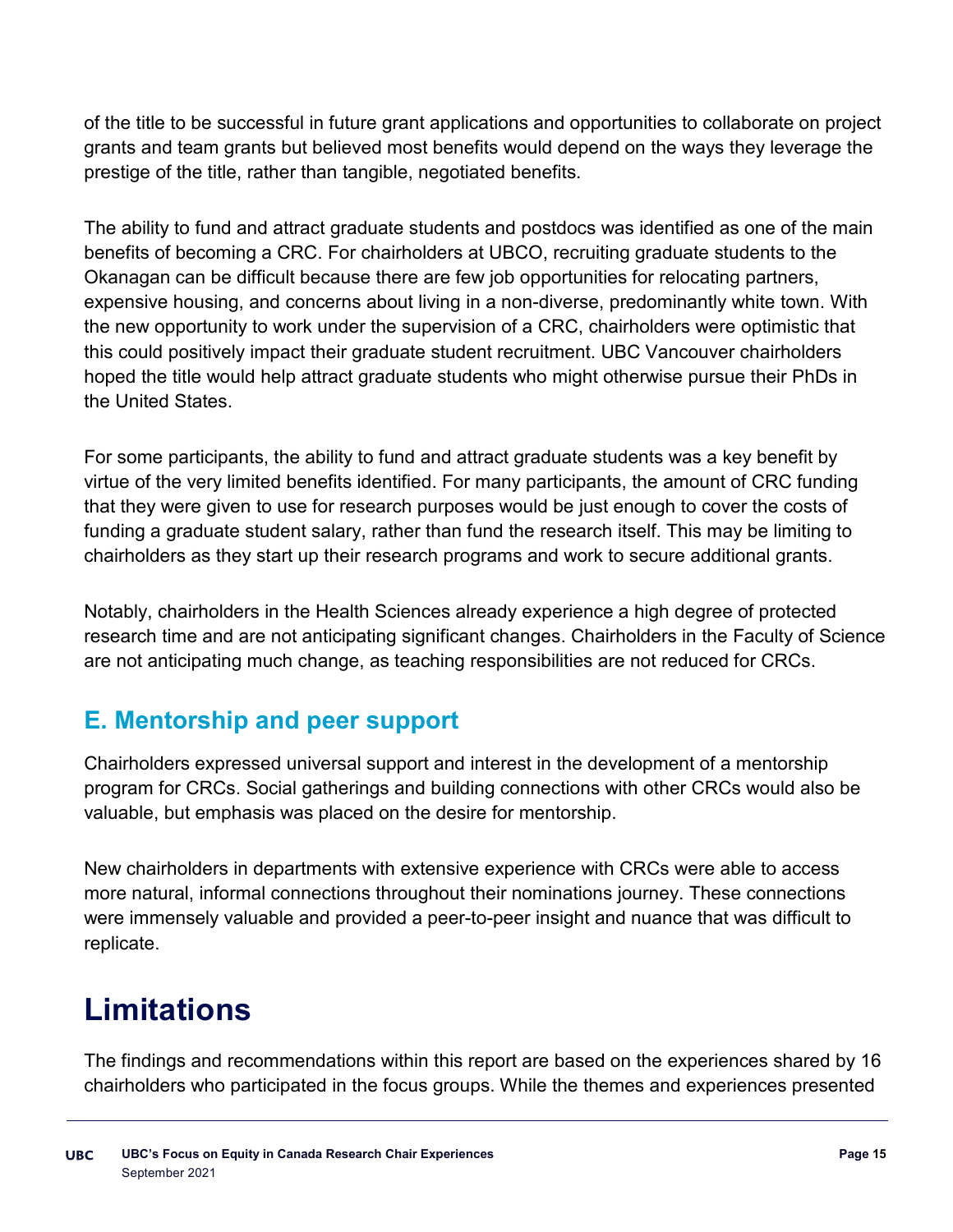here do not reflect the experiences of all CRCs at UBC, this report is consistent with several themes and trends revealed in the findings of the UBC CRC Experience Survey.

Chairholders who participated in this study were not asked to provide self-identification information; however, some did self-identify to contextualize the answers they provided in the focus groups. For these reasons, we cannot further analyze our qualitative findings by subpopulation.

This research is also limited by an inability to temporally contextualize the chairholders' answers. For example, if a chairholder shared a negative experience, we were not able to confirm whether that specific instance had been previously remedied or addressed. This is particularly relevant with the participation of former chairholders, where policy, best practices and leadership have undoubtedly evolved within the last decade. In these circumstances, it is the intention of this report to represent the experiences of chairholders as they were communicated.

## **Recommendations**

#### **6.1 Mentorship Connections**

- A. **Facilitate identity-informed mentorship connections**. Through mentor matching, chairholders could use a checklist to identify themselves and what is important in their connections. Chairholders might prefer to find a connection with someone with whom they share specific experiences and identities (i.e., CRC Tier, internal/externally recruited, race, Indigeneity, gender, disability, 2SLGBTQIA+, parenting, caregiving, etc.). Matches made within the same Tri-Council funding agency (CIHR, NSERC, SSHRC) would be most beneficial. Discipline-specific mentors may not be necessary and may be more difficult (or impossible) to find.
- B. **Connect incoming chairholders with mentors as soon as possible.** Mentorship connections between CRCs could be helpful as early as the negotiations stage. Early mentorship connections can also assist with nomination applications and clarify the CRC program and expectations. Mentor connections between UBCO and UBCV would be helpful, and potentially create an awareness of various resources available within a UBC context.
- C. **Formalize a chairholder mentorship program**. This will ensure that the mentor is appropriately recognized for their work and create clarity in expectations.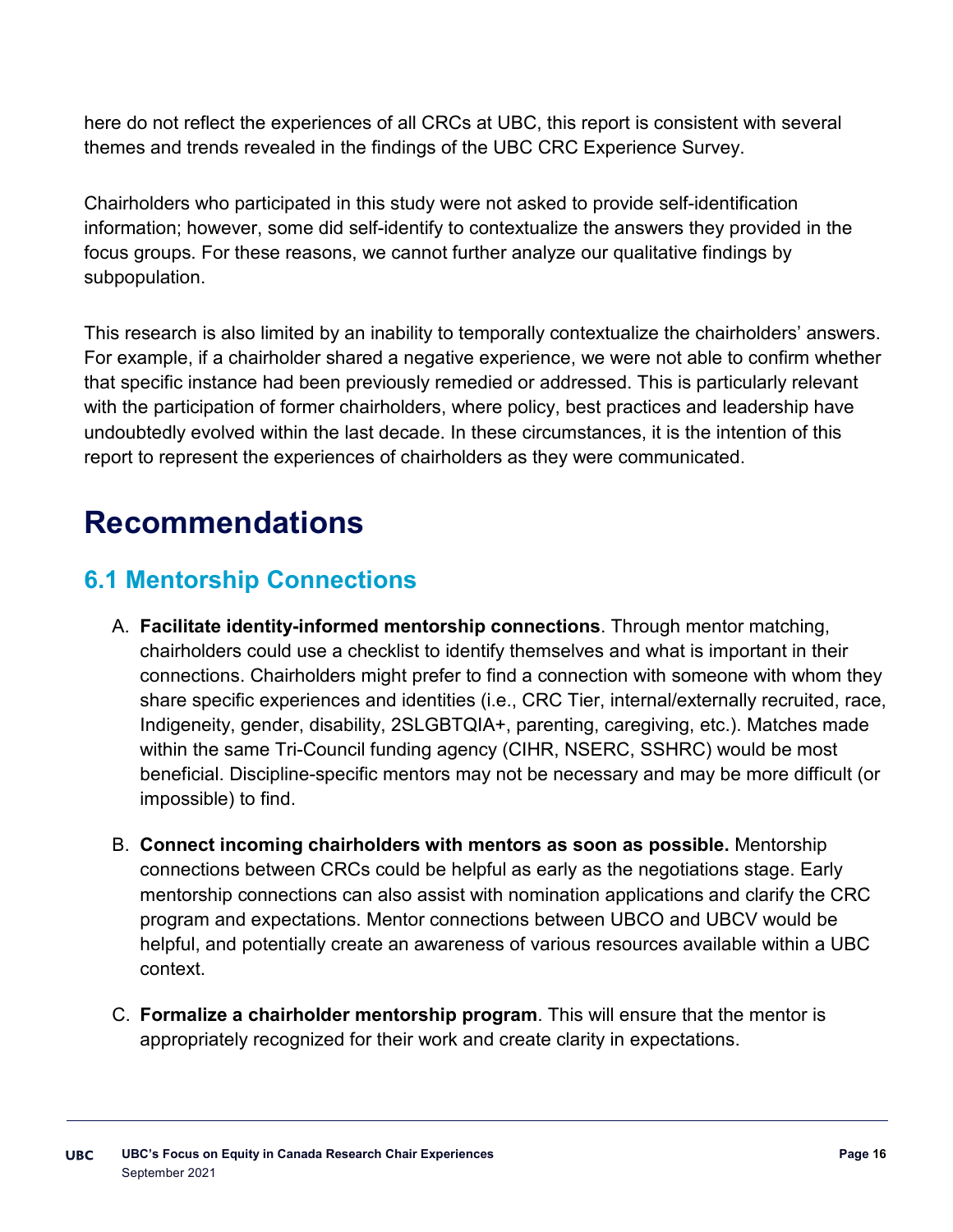#### **6.2 Networking Opportunities**

- A. **Provide chairholders with opportunities to network with researchers across campus.** Creating opportunities for greater connection amongst CRCs, similarly to the programming of the Peter Wall Scholars Program, could support increased research collaboration and innovation. This would also raise the institutional profile of the CRC program and its researchers.
- B. **Nation-wide symposiums hosted by the CRCP in Ottawa** for CRCs could support connections and mentoring nationally, as well as raise the profile of chairholders and their federally funded research.
- C. **Support collaborative Canadian Foundation for Innovation (CFI) Fund applications** through connecting chairholders with potential co-applicants. This would both increase research collaboration and redistribute application time demands.

#### **6.3 Redefining Research Excellence**

- A. **Clearly communicate the restricted program's purpose, criteria, and timespan**. Departments must be educated to understand that generations of socialization that excluded the consideration of research excellence from marginalized groups need to be acknowledged and dismantled, and new hiring practices implemented.
- B. **Pursue further opportunities within the Declaration on Research Assessment (DORA) and the UBC Dimensions pilot** to reshape attitudes and understandings of where research excellence exists, particularly among hiring committees evaluating the CVs of future CRCs.
- C. **Support chairholders to hire and mentor graduate students from federally designated groups**. By encouraging the use of CRC research funds intended for the use of student stipend and salary to be used in recruiting graduate students from FDGs, the benefits of the CRC program can extend towards building a pipeline of excellent researchers for the future. Through work opportunities and mentorship within the prestigious research programs of CRCs, graduate student skills and CVs are strengthened.

## **6.4 Equitable Negotiations**

A. **Provide notice of publicly available faculty salary information**. As a public institution, UBC is obligated to annually report salaries in excess of \$75,000. Chairholders should be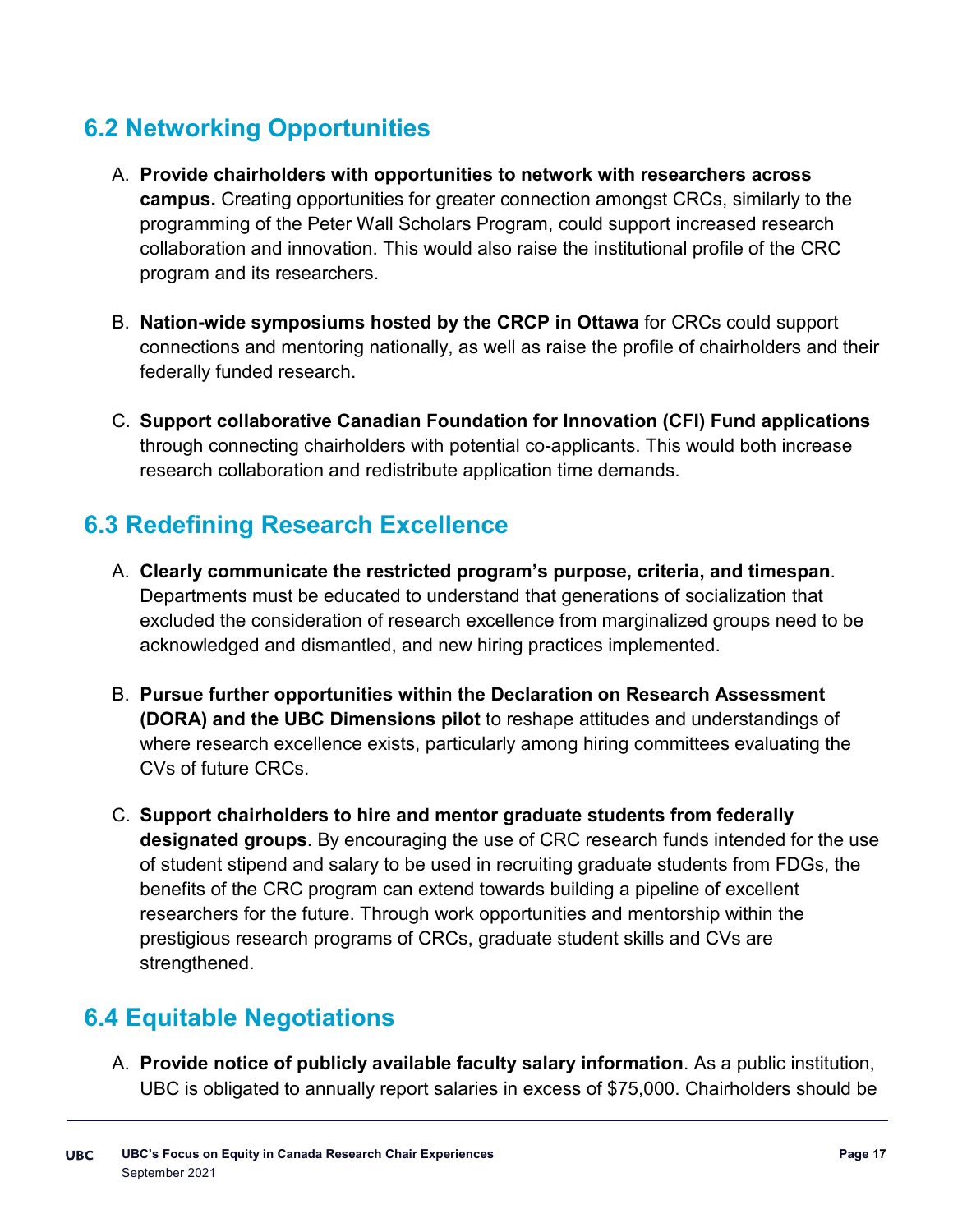notified of this resource to support equitable negotiations and long-term feelings of satisfaction and support.

- B. **Notify chairholders of the opportunity to connect with the Faculty Association for negotiations assistance.** Incoming chairholders who have been externally recruited may not be aware of this resource that can provide helpful information about salary scales and realistic negotiations for new faculty.
- C. **Offer start-up package options and flexibility.** Offering chairholders the flexibility to define what areas of monetary and non-monetary support would be most valued in their start-up package (e.g., funding to pay graduate students, expensive equipment, greater office and lab space, etc.) to a maximum cost/chair in each discipline would be a way to effectively tailor the support to the discipline/research area, while ensuring transparency in negotiations.
- D. **Offer centralized guidelines for institutional expectations and standards of CRC support**, including protected time, reduced teaching loads, grant writing supports, renewal application supports.

#### **6.5 Program Transparency**

- A. **Provide transparent accounting for how CRC funding is allocated.** Transparency with chairholders about where the funding for their chair position is going could help combat growing perceptions that the CRC is 'just a way to pay a faculty salary'.
- B. **Develop an internal UBC CRC nominations 'road map' resource.** Creating a 'road map' of how the CRC nominations process works, what is expected of whom, and who to turn to for support would be a helpful guide for faculty, chairholders, staff and administrators alike. This will be especially helpful for departments that are less familiar with CRCs and their processes.
- C. **Create explainers and/or FAQs for UBC's internal CRC processes and procedures.**  Greater clarity about how UBC allocates its CRCs across units, decides on internal vs. external searches, and selects internal candidates will mitigate conflict that arises out of mistaken assumptions about this process.
- D. **Remove the onus on the chairholder to explain or justify any CRC perquisites to their colleagues.** Departments which have not previously held CRCs may find it helpful to inform faculty members about the CRC program and expectations of CRCs, and what the expected supports are to meet those expectations. Department heads should also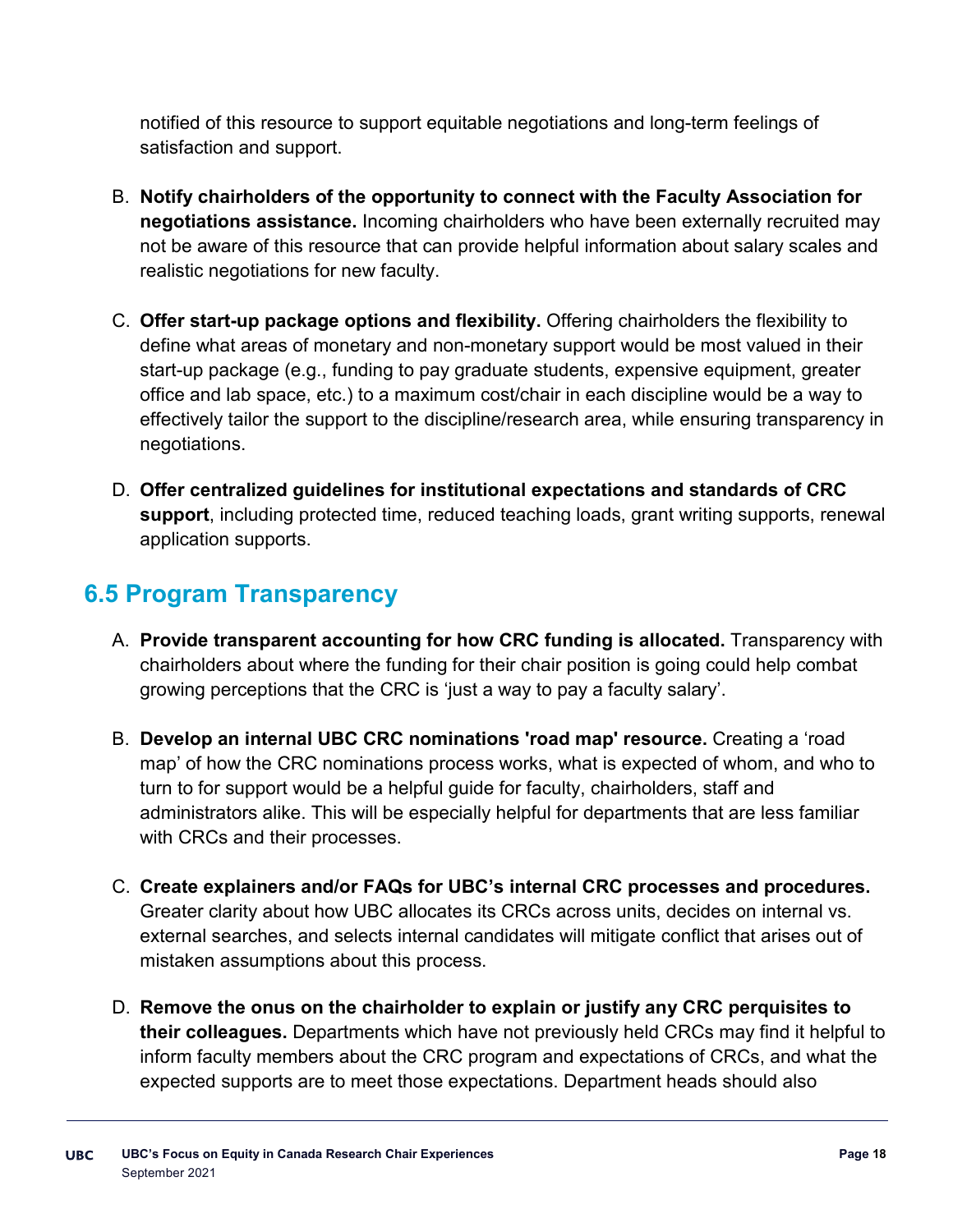communicate the additional funding the CRC position brings into the department. This strategy would remove the onus on the new CRC to justify any noticeable perquisites (i.e., reduced teaching loads) to colleagues.

#### **6.6 Research Grant Support**

- A. **Designate an institutional CRC specialist within SPARC.** The CRC specialist will be able to provide in-depth assistance on nomination and renewal applications.
- B. **Provide connections to specialized grant writing assistance within the chairholder's research area.** Grant writers must have sufficient disciplinary knowledge and go beyond grammatical and formatting assistance in applications. As an example, grant writers could meet with CRCs as they onboard, interview them about their research plans for the next several years, and then use that information to craft their applications. The onus for the development of grant applications should not be on the chairholder; through proper grant writing assistance, chairholders can be producing more of the innovative research their CRC is meant to foster.

#### **6.7 Institutional Support and Recognition**

- A. **Clarify the scope of the CRC Secretariat's support**. This would be helpful for chairholders long-term (i.e., some chairholders thought assistance from the CRC Secretariat was mainly intended for the recruitment and nominations phase).
- B. **Recognize and celebrate chairholder achievements.** Meaningful non-monetary opportunities for support can include greater recognition, valuing and celebration of the appointment and research accomplishments of CRCs, and their achievements throughout their terms.
- C. **Ensure department heads provide chairholders with adequate administrative support** commensurate to the additional workload of applying for and retaining the department's CRC. This is especially important with respect to internal nominees who were 'tapped on the shoulder' to apply.
- D. **Expand opportunities for upper-level undergraduate or graduate students to work with CRCs** as part of their course work (e.g., fulfilling an honours program requirement) to help address funding gaps or student availability, particularly at UBCO where graduate programs are smaller.
- E. **Explore the potential for UBC childcare sites at satellite research locations**, e.g., hospitals.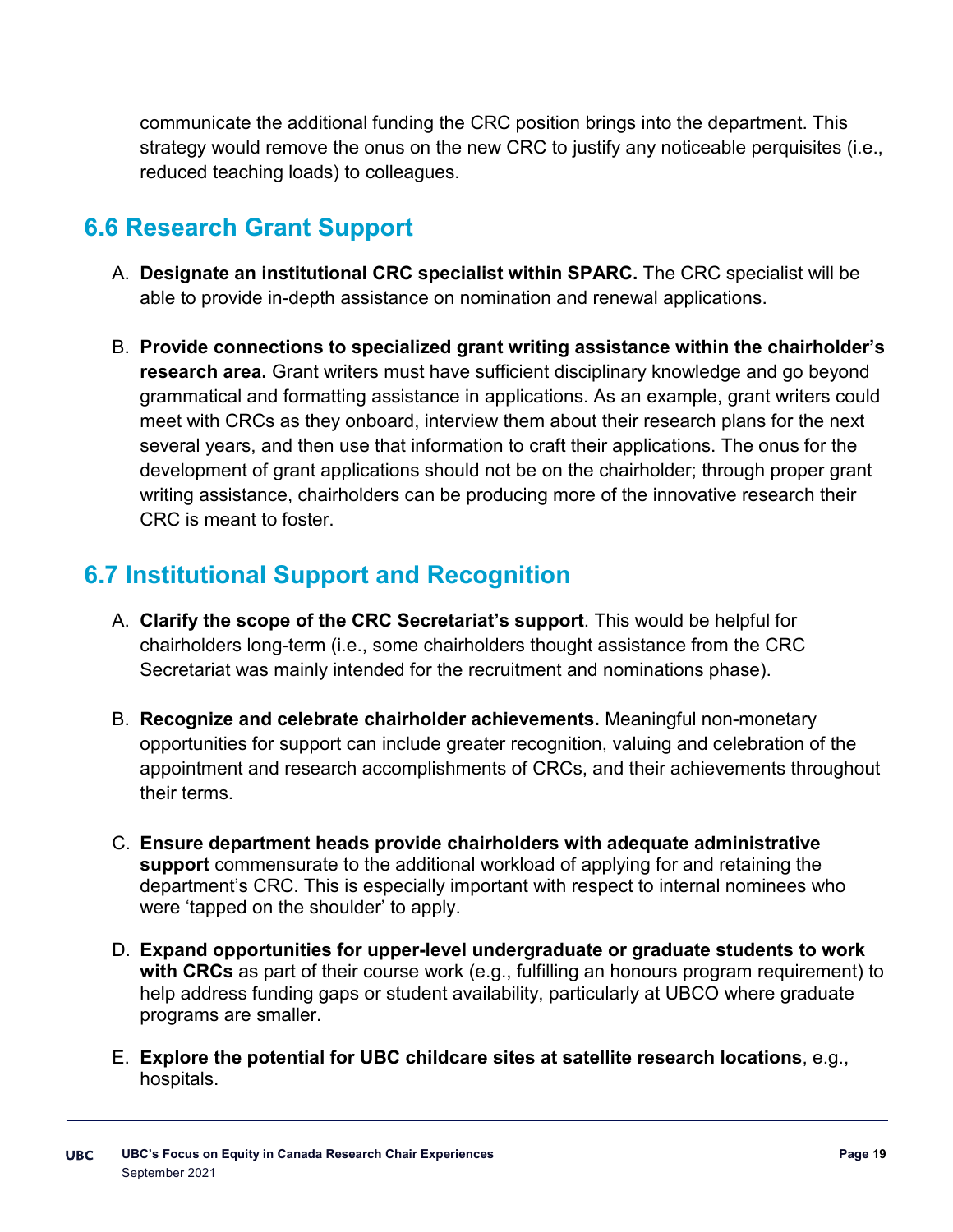## **6.8 Chairholder Orientations**

A. **Offer orientation sessions to new chairholders.** Chairholder orientation programming would help address many lingering questions and demystify the process. This will be particularly useful for external chairholders who are arriving to a new place and system. Orientation events will also assist CRCs to network and build connections that can lessen their isolation and increase opportunities for research collaborations.

#### **6.9 National CRC Program Support**

- A. **Increase national program funding.** The funding allocated to each Chair has remained stagnant over the twenty years of the CRC program.
- B. **Modify national policy to permit sabbaticals consecutively following family or medical leave.** Sabbaticals are valued protected research time, and chairholders should not be penalized by policy that requires them to postpone this productive research period because of their needs for family or medical leave.
- C. **Conduct national research on the impact of CRC equity initiatives**. The findings of this study are applicable to a UBC context, and the CRCP should endeavour to measure the effectiveness of equity initiatives within CRC programs at different institutions to understand effective practices that may be adaptable to various contexts. Within this research, the experiences of chairholders from FDGs should be central.
- D. **Elevate the national profile of CRCs**. The CRCP has an opportunity to provide greater recognition of CRCs, their research and its impact on the Canadian academic and general communities. Particularly during this period of restricted appointments, the CRCP should make greater efforts to recognize and boost the profile of the excellent researchers recruited and retained under this program. This could include events like a national symposium to showcase CRC research and foster greater connection between chairholders on a national level.

# **Conclusion**

Both UBC and the CRCP have an opportunity to enrich the experiences of CRCs by creating supportive, equitable environments where researchers can thrive and achieve their fullest potential. The experiences of former and new chairholders illuminated several actionable areas to improve the experiences of CRCs at UBC and beyond, including but not limited to: mentorship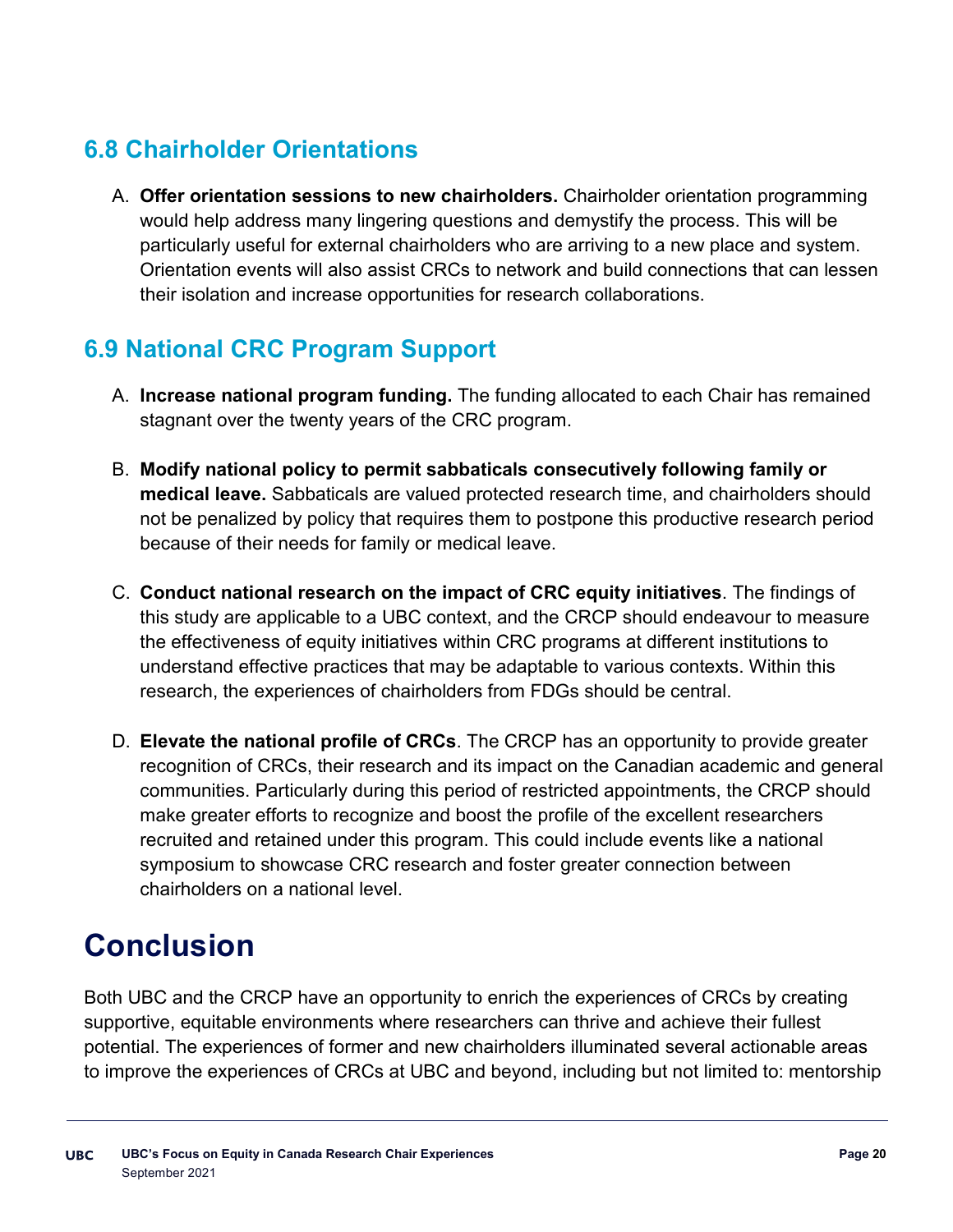and networking opportunities; increased support to chairholders in negotiating salary and supports; and enhanced institutional support and recognition.

While this is a national program, the findings of this report reveal that institutional and, more particularly, departmental environments play a critical role in the experiences and success of a chairholder. The importance of a supportive and inclusive 'home' environment is particularly key for chairholders from FDGs, as recruitment is only the first step to developing a more equitable program.

Issues of equity, diversity and inclusion, and representation in academia are systemic in nature, and initiatives to combat this stretch far beyond the CRC program. The work of the CRCP in establishing representation targets and working towards diversity and equity in the program sets an important tone for the ways institutions, faculties, and departments can consider recruiting, retaining, and supporting faculty from FDGs at large. With the CRCP's emphasis on the recruitment of diverse chairholders, responsibility for retention of these CRCs lies within the department and its ability to foster a support and inclusive environment.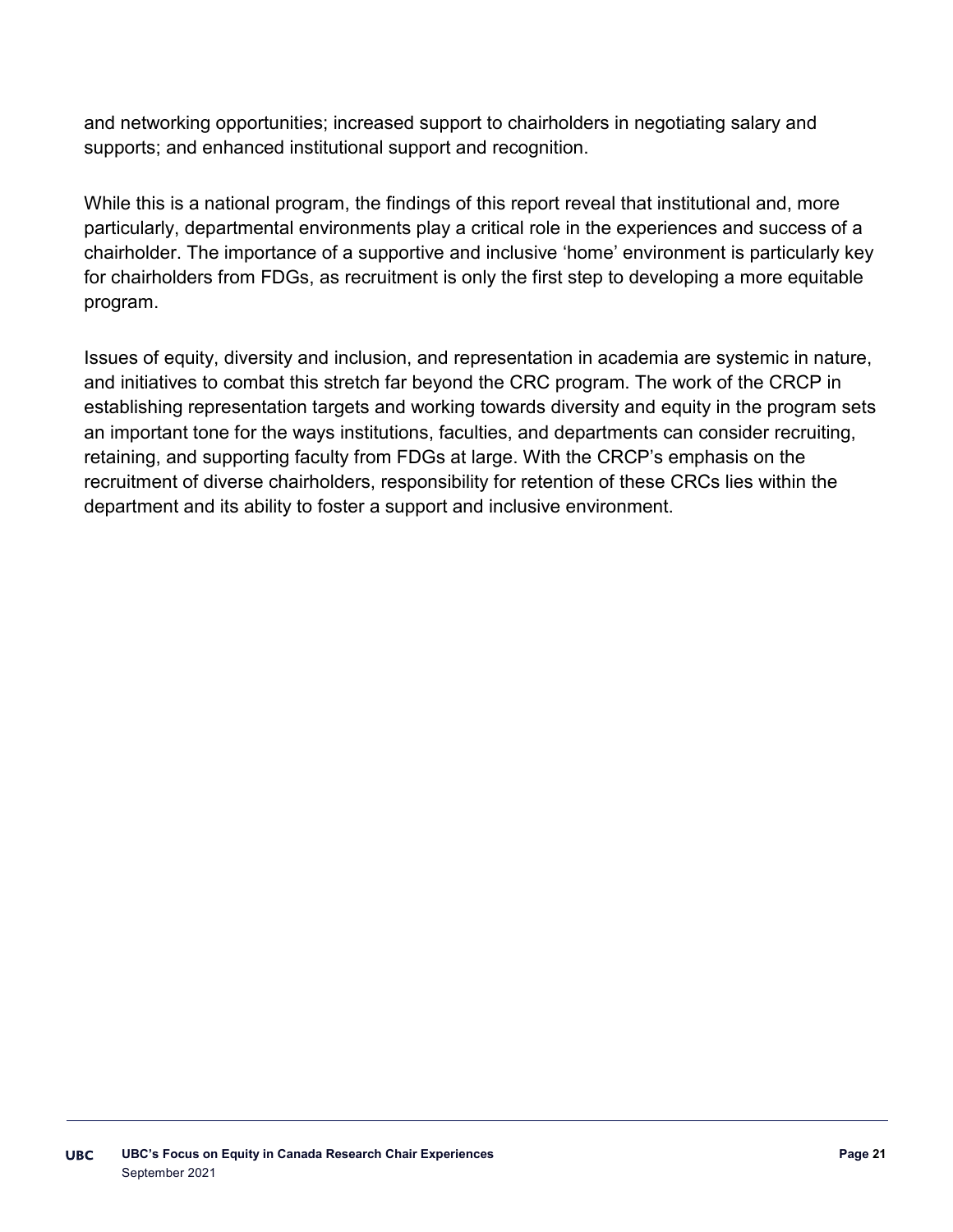## **References**

- Acker, S., & Feuerverger, G. (1996). Doing Good and Feeling Bad: The work of women university teachers. Cambridge Journal of Education, 26(3), 401–422. <https://doi.org/10.1080/0305764960260309>
- Acker, S., & Webber, M. (2017). Made to measure: Early career academics in the Canadian university workplace. Higher Education Research & Development, 36(3), 541–554. <https://doi.org/10.1080/07294360.2017.1288704>
- Bellas, M. L., & Toutkoushian, R. K. (1999). Faculty Time Allocations and Research Productivity: Gender, Race, and Family Effects. The Review of Higher Education, 22(4), 367–390.
- Courty, P., & Sim, J. (2015). Retention of talented academic researchers: Evidence from a government intervention. Canadian Journal of Economics/Revue Canadienne d'économique, 48(5), 1635–1660.<https://doi.org/10.1111/caje.12175>
- Dengate, J., Peter, T., & Farenhorst, A. (2019). Gender and the Faculty Care Gap: "The Obvious Go-To Person" for Canadian University Students' Personal Problems. Canadian Journal of Higher Education, 49(3), 104–114.<https://doi.org/10.47678/cjhe.v49i3.188311>
- Endo, R. (2020). Retaining and Supporting Faculty Who Are Black, Indigenous, and People of Color: The Promise of a Multi-Leveled Mentoring-Partnership Model. Multicultural Perspectives, 22(4), 169–177.<https://doi.org/10.1080/15210960.2020.1845178>
- Fiset, J., & Saffie, M. C. (2020). The impact of gender and perceived academic supervisory support on new faculty negotiation success. Higher Education Quarterly, 74, 240–256. <https://doi.org/10.1111/hequ.12234>
- Grant, K. R., & Drakich, J. (2010). The Canada Research Chairs Program: The good, the bad, and the ugly. High Educ, 59, 21–42.<https://doi.org/10.1007/s10734-009-9230-0>
- Hirshfield, L. E., & Joseph, T. D. (2012). 'We need a woman, we need a black woman': Gender, race, and identity taxation in the academy. Gender and Education, 24(2), 213–227. <https://doi.org/10.1080/09540253.2011.606208>
- Inckle, K. (2018). Unreasonable adjustments: The additional unpaid labour of academics with disabilities. Disability & Society, 33(8), 1372–1376. <https://doi.org/10.1080/09687599.2018.1480263>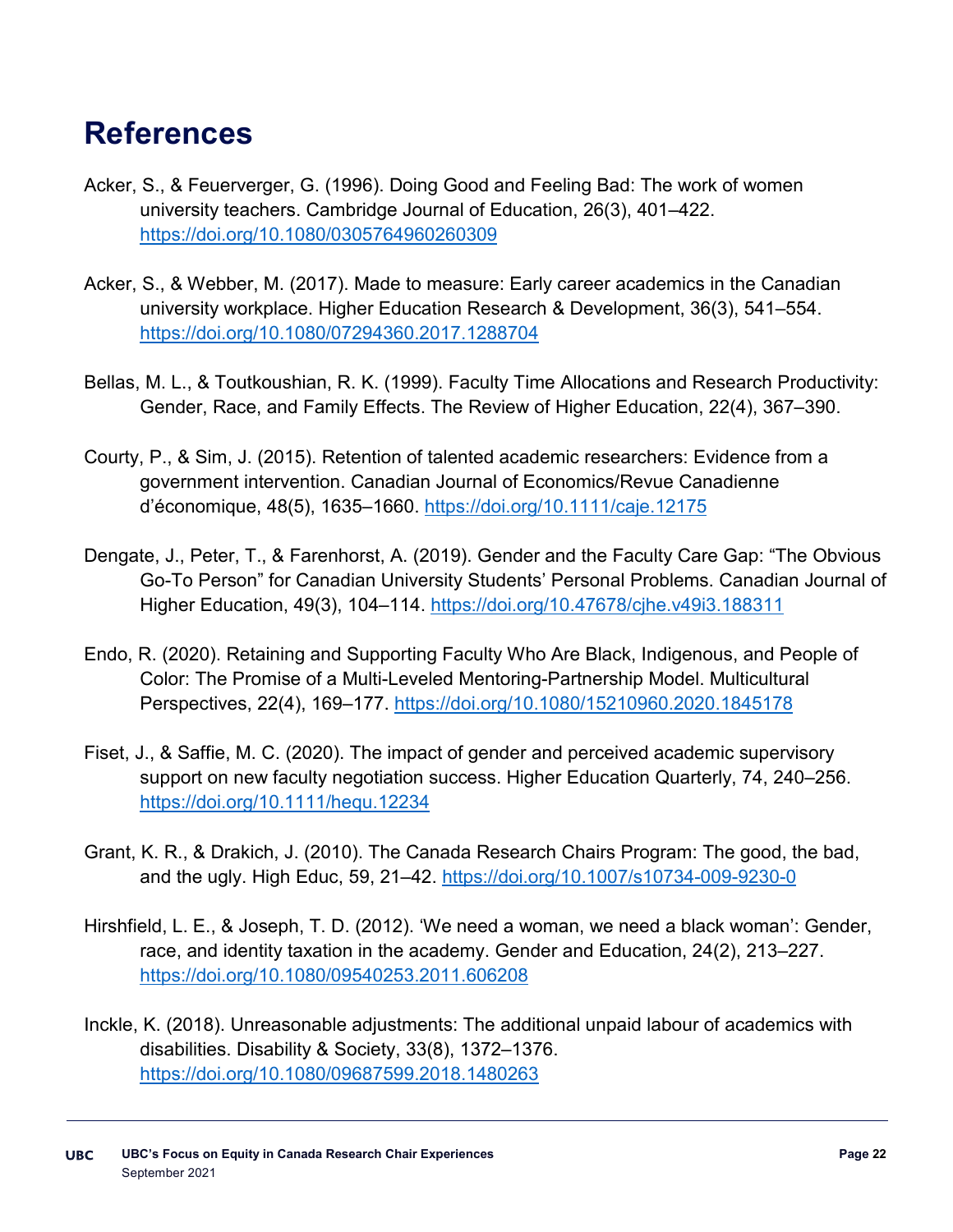- James, C. (2017). "You know why you were hired, don't you?" Expectations and challenges in university appointments. In F. Henry, E. Dua, C. James, A. Kobayashi, P. Li, H. Ramos, & M. S. Smith (Eds.), The Equity Myth: Racialization and Indigeneity at Canadian Universities (pp. 155–170). UBC Press. [http://resolve.library.ubc.ca/cgi](http://resolve.library.ubc.ca/cgi-bin/catsearch?bid=8846315)[bin/catsearch?bid=8846315](http://resolve.library.ubc.ca/cgi-bin/catsearch?bid=8846315)
- Joseph, T. D., & Hirshfield, L. E. (2011). 'Why don't you get somebody new to do it?' Race and cultural taxation in the academy. Ethnic and Racial Studies, 34(1), 121–141. <https://doi.org/10.1080/01419870.2010.496489>
- O'Meara, K., Kuvaeva, A., Nyunt, G., Waugaman, C., & Jackson, R. (2017). Asked More Often: Gender Differences in Faculty Workload in Research Universities and the Work Interactions That Shape Them. American Educational Research Journal, 54(6), 1154– 1186.<https://doi.org/10.3102/0002831217716767>
- Padilla, A. M. (1994). Ethnic Minority Scholars, Research, and Mentoring: Current and Future Issues. Educational Researcher, 23(4), 24–27.<https://doi.org/10.2307/1176259>
- Park, S. M., & Park‐Ozee, D. (2020). Gendered Divisions of Labor in the Twenty-First-Century Academy. In The Wiley Handbook of Gender Equity in Higher Education (pp. 375–395). John Wiley & Sons, Ltd.<https://doi.org/10.1002/9781119257639.ch19>
- Ramos, H. & Li, P. (2017). Differences in Representation and Employment Income of Racialized University Professors in Canada. In F. Henry, E. Dua, C. James, A. Kobayashi, P. Li, H. Ramos, & M. S. Smith (Eds.), The Equity Myth: Racialization and Indigeneity at Canadian Universities (pp. 46–64). UBC Press. [http://resolve.library.ubc.ca/cgi](http://resolve.library.ubc.ca/cgi-bin/catsearch?bid=8846315)[bin/catsearch?bid=8846315](http://resolve.library.ubc.ca/cgi-bin/catsearch?bid=8846315)
- Saltes, N. (2020). Disability Barriers in Academia: An Analysis of Disability Accommodation Policies for Faculty at Canadian Universities. Canadian Journal of Disability Studies, 9(1), 53–90.<https://doi.org/10.15353/cjds.v9i1.596>
- Waterfield, B., Beagan, B. B., & Weinberg, M. (2018). Disabled academics: A case study in Canadian universities. Disability & Society, 33(3), 327–348. <https://doi.org/10.1080/09687599.2017.1411251>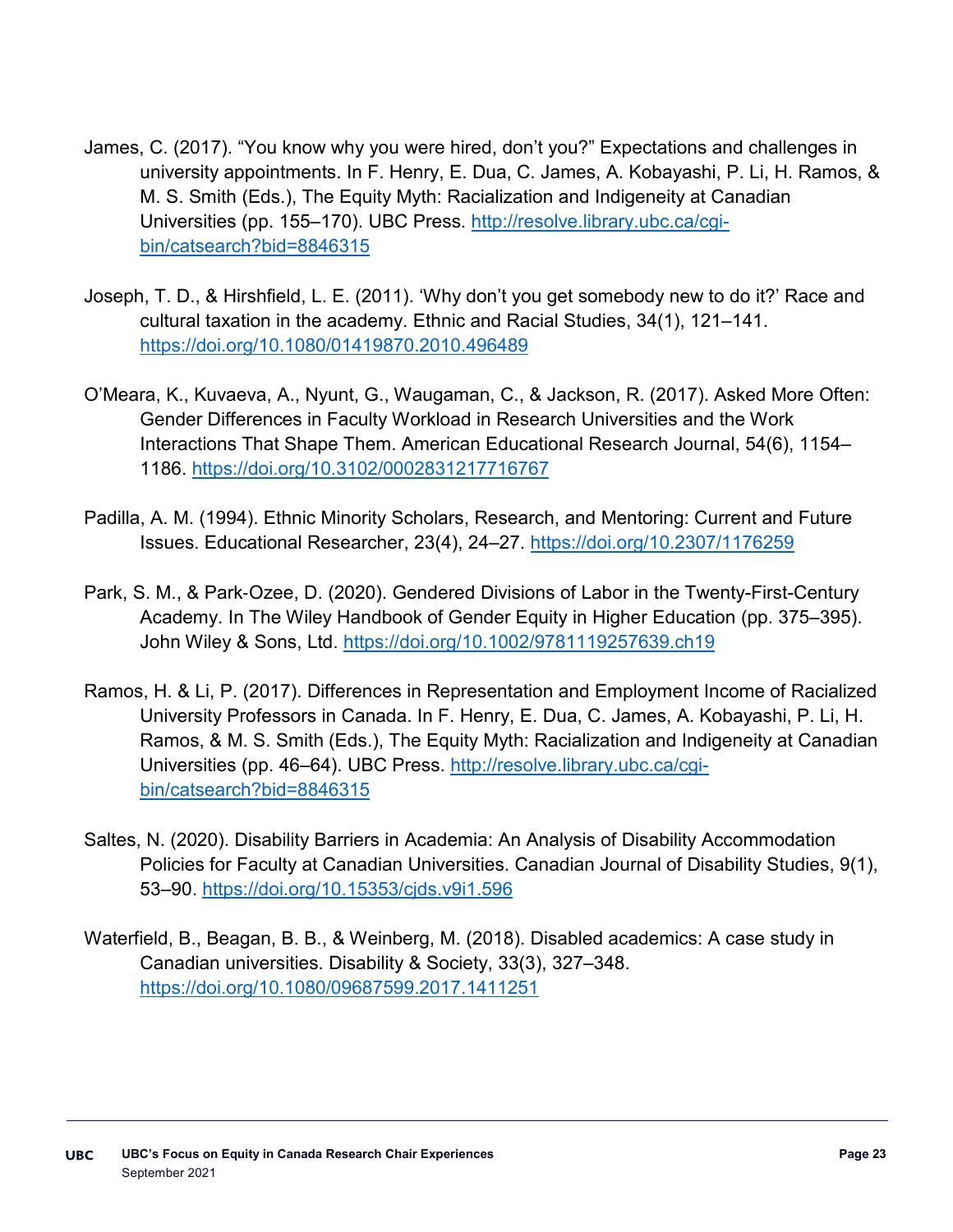# **Appendices**

#### **Appendix A: Former Chairholder Focus Group Questions**

- 1. How was your experience being a CRC at UBC?
- 2. How could your experience as a CRC have been improved?
- 3. Do you believe that you had adequate support to fulfill the expectations for your research as a CRC?
- 4. In the 15-year evaluation of the national CRC Program, a finding was that prestige of the program has diminished over time. Do you believe that the prestige of the CRC program has changed over time, and why?
- 5. How, if at all, has the CRC program at UBC changed over time, and how might that have influenced or impacted the program?
- 6. What was your experience accessing research support as a CRC? (e.g., grant writing support, use of resources like VPRI, SPARC, IRSI, ORE, etc.)
- 7. Did you feel able as a CRC to balance your workload between research, teaching and service in the context of the additional research expectations of a CRC?
	- a. Did anything in this balancing impact your promotional path or ability to be successful in your role?
	- b. Are there any interventions you can imagine that would better support, manage, or recognize service work contributions for future chairholders?
- 8. In the CRC Experiences Survey, comments revealed a sense of isolation amongst CRCs. As a former CRC, what do you think could be done to create a sense of belonging?
	- a. Would creating a greater sense of belonging have helped to build stronger collaboration and innovation in your research?
- 9. What should UBC be doing to support incoming and current CRCs?
- 10.Would you be interested in providing mentoring for junior CRCs? What form of mentoring do you think is needed?